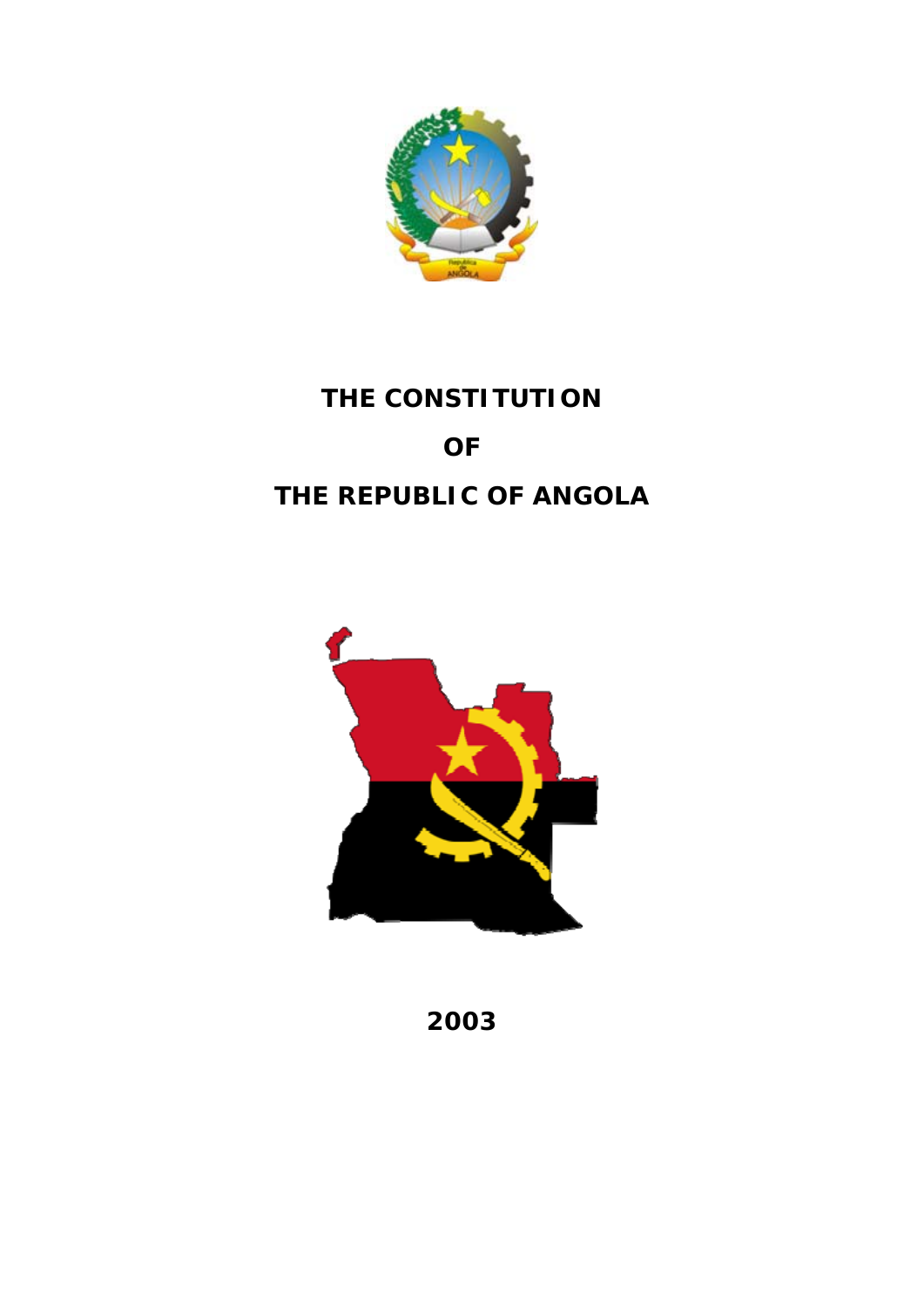## **AMENDMENTS OF THE CONSTITUTION LAW**

The amendments to the Constitutional Law introduced in March 1991 through Law No. 12/91 were mainly aimed at creating the requisite constitutional framework for the establishment of multiparty democracy, broadening recognition and guarantees of the fundamental rights and freedoms of citizens, and constitutionally enshrining the basic principles of a market Economy.

Since it was only a partial revision of the Constitutional Law, as necessary as it was urgent, some constitutionally appropriate and important aspects related to the organisation of a democratic State based on the rule of law were quite rightly left to be properly dealt with in the Constitutional Law, through a second constitutional revision.

As a consequence of the constitutional enshrinement of the establishment of multiparty democracy and the signing, on 31 May 1991, of the Angola Peace Accords, for the first time in the country's history multiparty general elections based on direct and secret universal suffrage were held in September 1992 to chose the President of the Republic and Members of the future Parliament.

Without detracting from the powers of the National Assembly to amend the current Constitutional Law and approve the Constitution of the Republic of Angola, it has become indispensable to proceed with the immediate amendment of the Constitutional Law, as planned, aimed essentially at clarification of the political system, the separation of the functions and the interdependence of sovereign bodies, and also at making the status and guarantees of the Constitution explicit, in accordance with the enshrined principles of building a democratic State based on the rule of law in Angola.

It is indispensable to stability in the country and to the consolidation of peace and democracy that the nation's sovereign bodies, specifically those emerging from the September 1992 general elections, should have at their disposal a clear basic law related to the essential outlines of the political system, the powers of the nation's sovereign bodies, the organization and functioning of the State, until such time as the future legislative body decides, exercises its constitutional amendment powers and approves the Constitution of the Republic of Angola. The present Law on the Amendment of the Constitution introduces, generically, the following major amendments:

The State becomes the Republic of Angola and the legislative body the National Assembly, and the courts are no longer prefixed by the term "People's".

In Part 11, under fundamental rights and duties, a few new articles have been added aimed at reinforcing recognition and guarantees of fundamental rights and duties, based on the principles of the major international treaties on human rights to which Angola has already adhered.

In Part 111, under State bodies, far-reaching changes have been introduced leading to the complete re-drafting of the previous text. The purpose of the changes is to establish clearly that Angola is a democratic State based on the rule of law and a model of State organization founded on the separation of functions and interdependence of sovereign bodies and on a semi-presidential system in which the President of the Republic has an active role. Substantial changes have also been made, for the same purpose, in the part related to the administration of justice and the organization of the judiciary, and the essential outlines of the constitutional status of judicial and Ministry of Justice judges have been set out.

The provisions referring to the monitoring of the Constitution by a Constitutional Court, as well as the procedures, powers and limits of constitutional amendment, are specifically dealt with in a separate part of the Constitutional Law, after the part on National Defences.

Under these terms, in accordance with Article 51 (a) of the Constitutional Law and using the powers conferred on me by Article 47 (q) of that Law, the People's Assembly approves and I sign and order publication of the following:

#### **ARTICLE 1**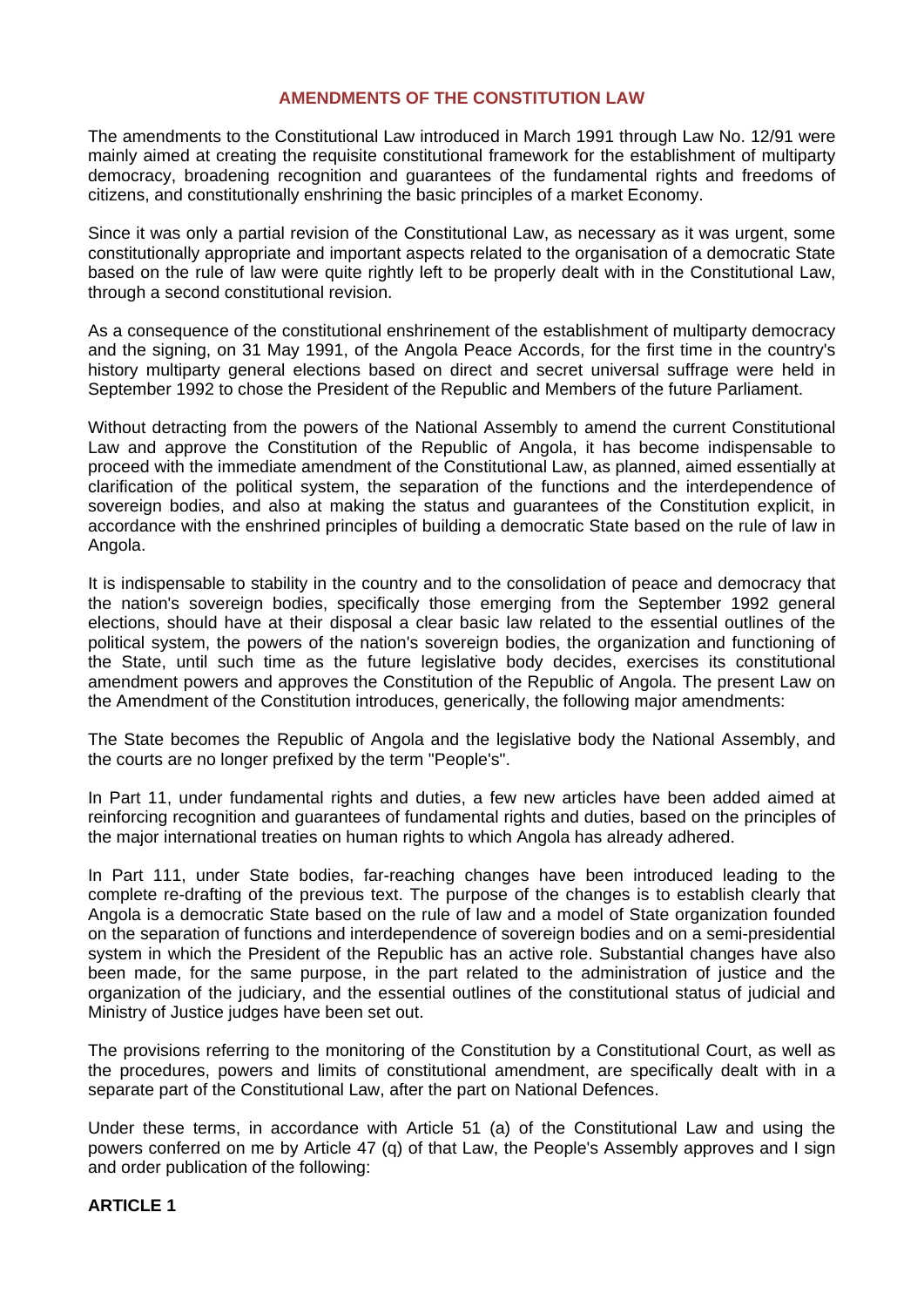The amendments the Constitutional Law contained in the attached document, which are an integral part of the present Law, have been approved.

# **ARTICLE 2**

The present Law shall enter into force on the date of publication thereof, without prejudice to the provisions of the following articles.

# **ARTICLE 3**

1. The People's Assembly shall continue to function until the swearing in of the Members of the National Assembly elected in the legislative elections of 29 and 30 September 1992.

2. The Provincial Popular Assemblies shall cease their mandate on the swearing in of the Members of the National Assembly referred to in the foregoing clause.

# **ARTICLE 4**

1. During the transitional period referred to in the foregoing article, the President of the Republic shall be the President of the People's Assembly and Head of Government.

2. In the event of the temporary absence or disability of the President of the People's Assembly, meetings thereof shall be directed by a member of the Standing Commission nominated by the President of the People's Assembly.

# **ARTICLE 5**

1. The term of office of the President of the Republic incumbent on the date of publication of the present Law shall be deemed valid and extended until the swearing in of the President of the Republic elected in the presidential elections of 29 and 30 September 1992.

2. In the event of the death or permanent disability of the current President of the Republic, the Standing Commission of the People's Assembly shall nominate from among its members for a period not exceeding 30 days a Member to hold that office temporarily, and the People's Assembly, on the proposal of the Standing Commission, shall elect an interim President of the Republic until the swearing in of the President of the Republic elected in the next presidential elections by direct and secret universal suffrage.

# **ARTICLE 6**

Until such time as the Constitutional Court has been instituted, the Supreme Court shall exercise the powers provided for in Articles 134 and 135 of the Constitutional Law.

# **ARTICLE 7**

Until such time as the High Council of the Judicial Bench is instituted, a full meeting of the Supreme Court shall discharge the duties provided for in Article 132.

# **ARTICLE 8**

Until such time as the High Council of the Ministry of Justice Bench is instituted, the officers of the Attorney General's Office shall discharge the duties assigned to that body.

# **ARTICLE 9**

Until such time as the Judicial Proctorate is instituted, the general duties assigned to it in the Constitutional Law shall be discharged by the Attorney General.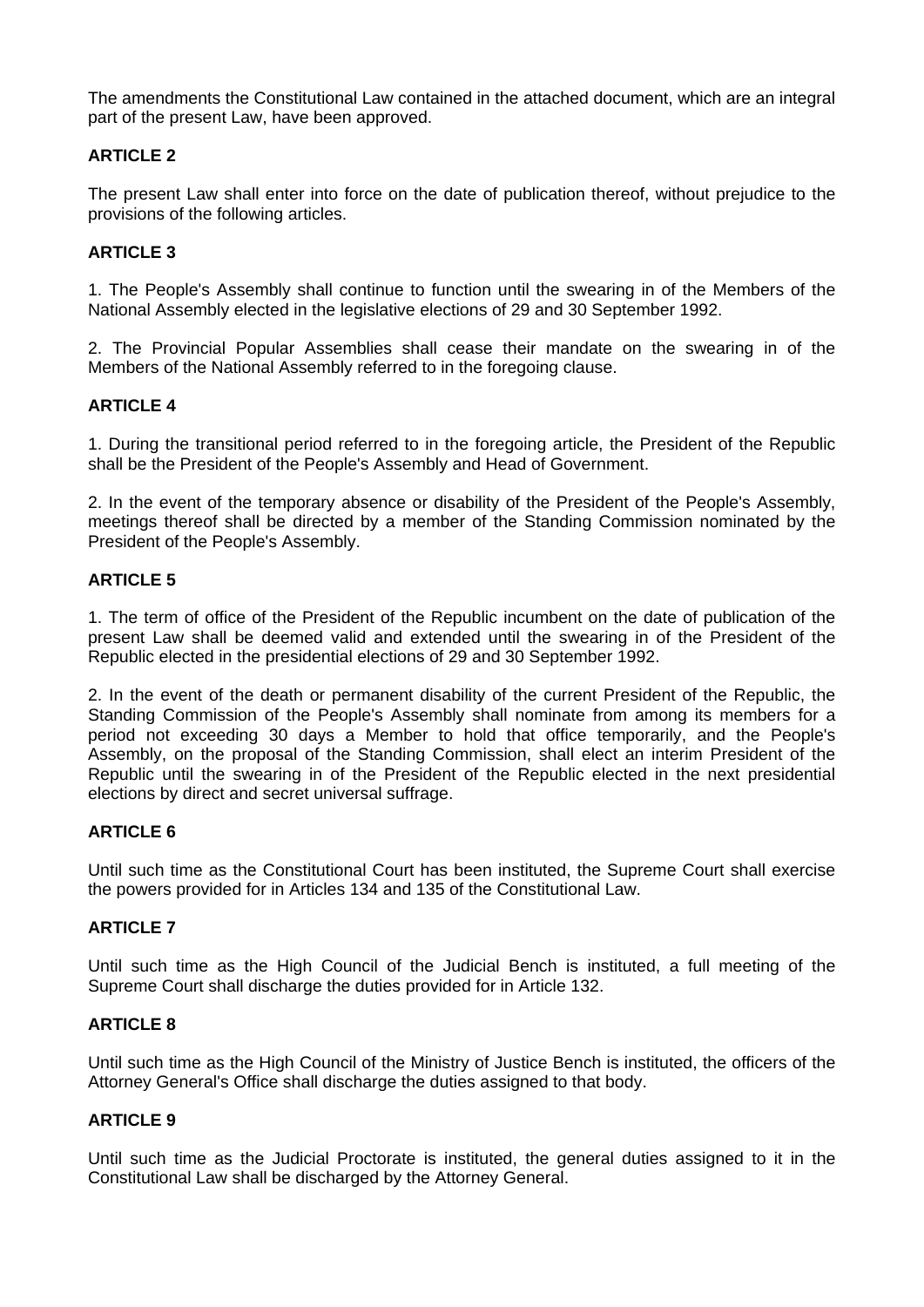# **ARTICLE 10**

1. Officers in the Angolan Armed Forces shall not be dismissed or relieved of their duties for political reasons.

2. Officers who are members of the High Command of the Armed Forces and the General States thereof shall not be dismissed or relieved of their duties for a period of five years from the date of publication of the present Law, except for reasons of discipline or incapacity, in accordance with the law on the rules of military service.

#### **ARTICLE 11**

The members of the Council of the Republic on the date of publication of the present Law shall end their term of office after the general multiparty elections of 29 and 30 September 1992, on the swearing in of the new members of the Council of the Republic, in accordance with Article 77 of the Constitutional Law.

## **ARTICLE 12**

The first legislative session of the National Assembly elected in the general multiparty elections of 29 and 30 September 1992 shall open within thirty days of the publication of the final results of the count or, in the event of a second round of presidential elections, within fifteen days of the swearing in of the President of the Republic.

## **ARTICLE 13**

The sovereign bodies emerging from the presidential and legislative elections of 29 and 30 September 1992 shall regulate the form, organization and terms of the said swearing in, after hearing the Supreme Court in the case of the swearing in of the President of the Republic.

## **ARTICLE 14**

The Constitutional Law of the Republic of Angola shall remain in force until the entry into force of the Constitution of Angola, approved by the National Assembly in accordance with the provisions of Article 150 of the Constitutional Law and those ensuing.

Seen and approved by the People's Assembly.

To be published.

Luanda, 25 August 1992.

# **THE PRESIDENT OF THE REPUBLIC**

José Eduardo dos Santos

#### **Trade & Investment**

Private investment plays a crucial role in the development of the national economy.

Bearing that in mind, it is important therefore to establish a legal system of incentives that, without detriment to the State's essential interests, is sufficiently attractive to potential investors. That is to say, not only offering them credible assurances of legal security and stability for their investments, but above all establishing clear, simple and expeditious rules and procedures for approval processes.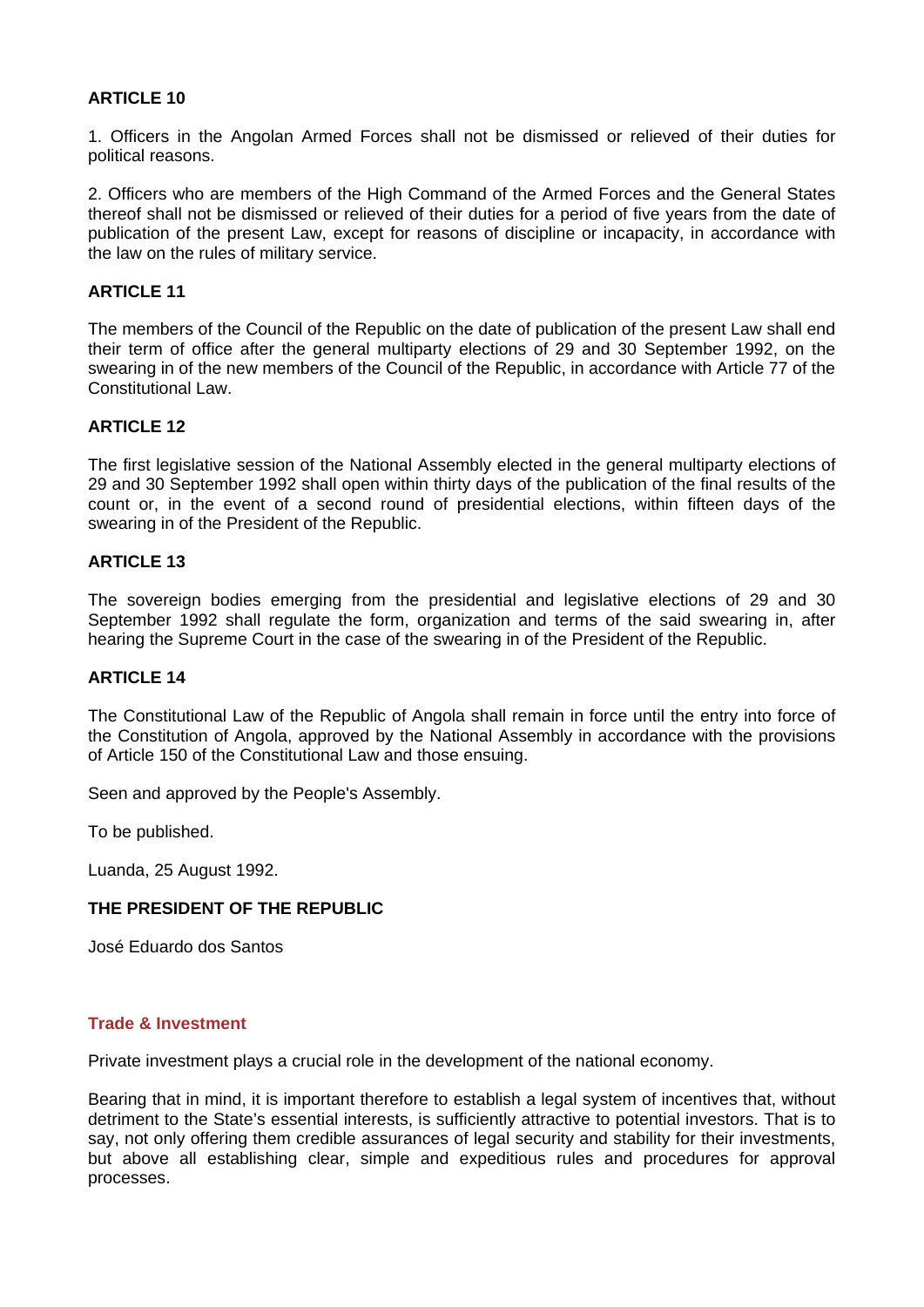In light of that, it has become both necessary and urgent to reformulate all current private investment legislation, adopting it so that a legal framework can be put in place enabling the setting up of enterprises involving private investments, be they national or foreign.

In line with these terms, and in accordance with paragraph b) of article 88 of the Constitutional Law, the National Assembly approves the following

# **BASIC PRIVATE INVESTMENT LAW**

## **PART I - General Stipulations**

## **Article 1 (Definitions)**

1. For the purposes of this law, whereas:

a) Private Investment - the employment in national territory of capital, capital and other types of equipment or technology, or the employment of funds earmarked for the incorporation of new companies, or joint ventures, or other forms of corporate representation of private companies, both national or foreign, as well as the total or partial acquisition of already-existing companies incorporated under Angolan law.

b) Private Investor – any resident or non-resident person, individual or corporate, irrespective of their nationality, within the framework of the previous paragraph, making investments in national territory scheduled for the purposes mentioned in that paragraph.

c) National Investor – any resident person, individual or corporate, irrespective of their nationality, making investments in the country with capital domiciled in Angola, without entitlement to transfer dividends or profits abroad.

d) Foreign Investment – the introduction and employment in national territory of capital, capital and other types of equipment or technology and know-how, or the employment of funds entitled, or potentially entitled, to be transferred abroad, under the terms of the current Foreign Exchange Law, earmarked for the incorporation of new companies, or joint ventures, branches, or other forms of corporate representation of foreign companies, as well as the total or partial acquisition of alreadyexisting companies incorporated under Angolan law.

e) Foreign Investor – any non-resident person, individual or corporate, irrespective of their nationality, introducing or employing in national territory, within the framework of the previous paragraph, capital domiciled outside Angola, entitled to transfer profits and dividends abroad.

f) Resident - individual or corporate persons with residence or headquarters in national territory.

g) Non-resident - individual or corporate persons with residence or headquarters outside the country.

h) Indirect Investment – all national or foreign investment comprising, individually or cumulatively, the form of loans, subsidies, supplementary capital loans, patented technology, technical processes, industrial secrets and models, franchising, registered trademarks, technical assistance and other forms of access to their employment, either in exclusivity or under licenses restricted to geographical zones or fields of industrial and/or commercial activity;

i) Direct Investment – all national or foreign investment made in any forms not complying with the definition of indirect investment, referred to in the previous paragraph;

j) ANIP – the National Private Investment Agency, or another entity that may eventually be set up to take its place to deal with private investment;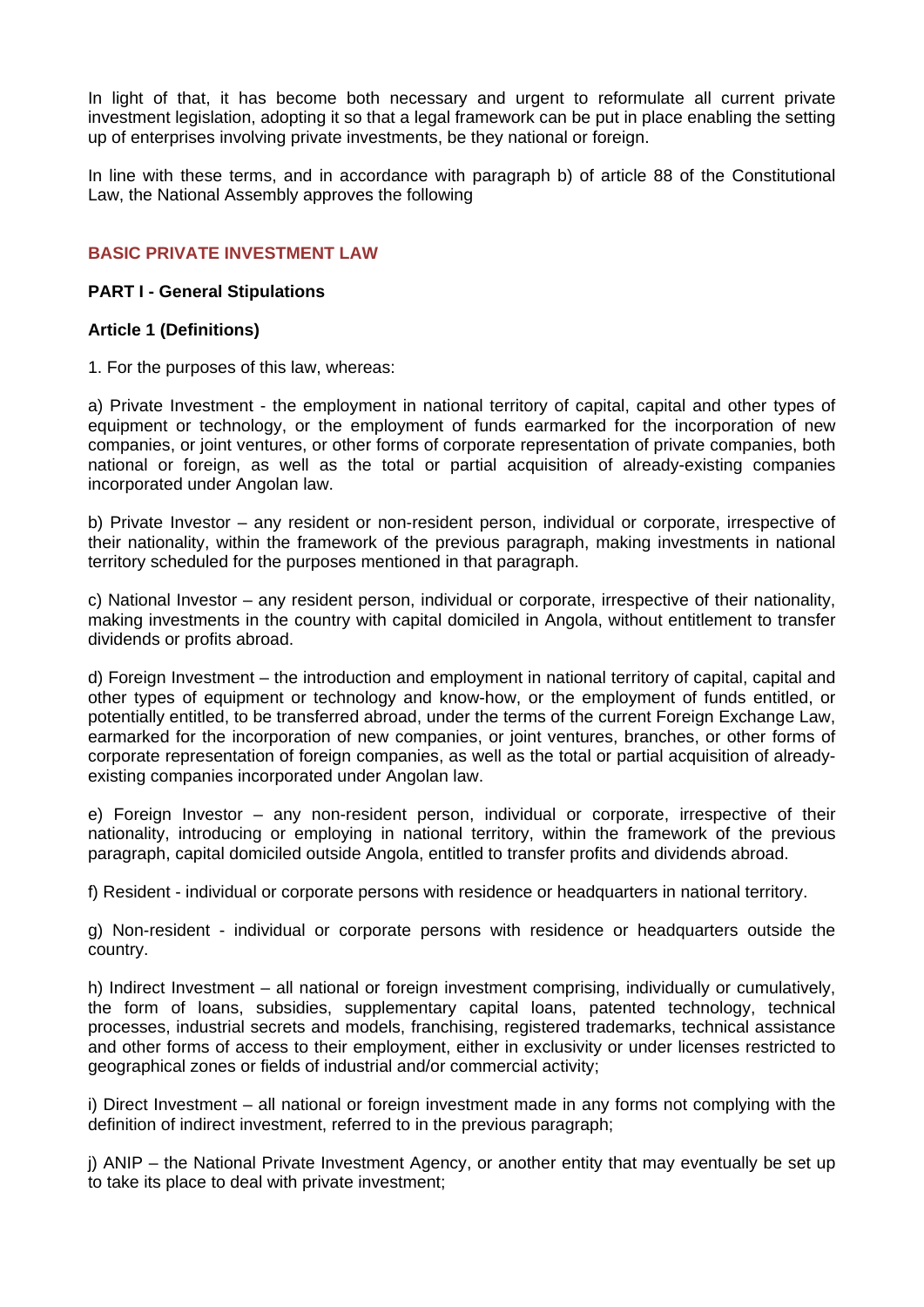k) Authorizing Entity – the entity or public institution authorized, under the terms of this law, to approve private investment projects;

l) Special Economic Zones – investment zones considered as special ones, in accordance with criteria defined by the Government.

# **Article 2 (Object)**

This law establishes the general bases for private investment to be made in the Republic of Angola and defines the principles regarding the schemes and procedures providing access to incentives and benefits to be granted by the State for such investment.

# **Article 3 (Special Investment Schemes)**

1. The investment scheme and access to incentives and benefits to be granted to private investments in the realm of oil, diamond and financial institutions are governed by specific legislation and other situations to be specially determined and defined by the State.

2. Nonetheless, the entities authorized to approve the investments referred to in the previous number of this article are obligated to send to the National Private Investment Agency (ANIP), within a period of 30 days subsequent to the approval of each investment, information containing data on the respective investment's overall value, location, form, scheme, and number of new jobs created. It will also send all other relevant information for the purposes of registration, monitoring and centralized statistical control of the private investment. All information whose transmission is legally prohibited will be duly safeguarded.

3. The investments provided for in  $N^{\circ}$  1 of this article are supplementary subject to that set out in this law.

# **Article 4 (General Investment Policy Principles)**

The private investment policy and the granting of incentives and benefits observe the following general principles:

a) Free enterprise, except for those areas defined by law as being the reserve of the State.

b) Assurances of security and protection for investment;

c) Equitable treatment for both nationals and foreigners and protection of national economic citizenship rights;

d) Respect for and complete compliance with international agreements and treaties;

#### **Article 5 (Promotion of Private Investment)**

1. It is incumbent on the Government to foster the private investment policy, especially when it decisively contributes to the country's economic and social development and the population's general welfare.

2. The entity charged with executing national policy vis-à-vis private investments, as well as promoting, coordinating, steering and monitoring private investments, is the National Private Investment Agency, known by the acronym "ANIP".

# **Article 6 (Admissibility of Private Investment)**

1. The realization of all types of private investments, provided that they do not go contrary to current legislation and formal procedures.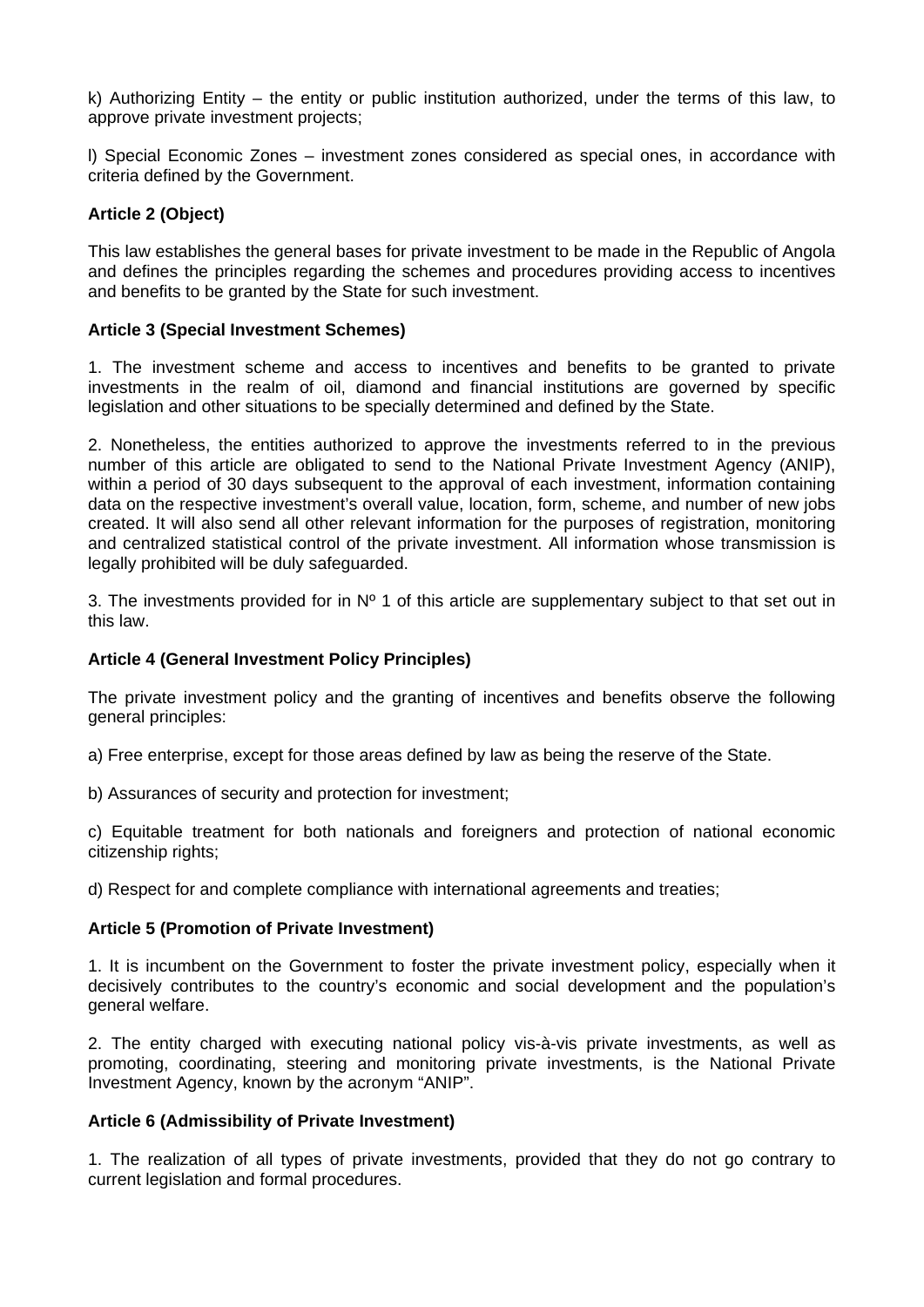2. Private investment can take the form of national or foreign investment.

## **Article 7 (National Investment Operations)**

1. Under the terms and for the purposes of this law, the following procedures and agreements are deemed, among others considered as such, as national investment operations,

a) Utilization of national or freely-convertible currency;

b) Utilization of technology and know-how;

c) Utilization of machinery and equipment;

d) Conversion of credit arising out of any type of agreement;

e) Capital stakes in partnerships and companies incorporated under Angolan law domiciled in national territory;

f) Financial resources resulting from loans;

g) Incorporation of new companies belonging exclusively to a private investor;

h) Expansion of companies or other forms of corporate representation of companies;

i) Total or partial acquisition of already-existing companies or joint ventures;

j) Shares or acquisition of stakes in the capital of companies or joint ventures, whether new or already existing, whatever the form taken;

k) Signing and amendments to agreements of consortia, partnerships, joint ventures, third-party partnerships in capital stakes and any other form of partnership agreement permitted, even when not provided for in current commercial legislation;

l) Total or partial acquisition of commercial and industrial establishments, through acquisition of assets or through assignment of operation agreements;

m) Total or partial acquisition of farming companies, through leasing agreements or any agreements that cover the exercise of ownership and operation on the part of the investor;

n) Operation of real estate complexes, tourist or otherwise, whatever their legal nature;

o) Realization of supplementary capital loans, advances from partners and, in general, loans linked to profit sharing;

p) Acquisition of real estate located in national territory, when such acquisition is part of private investment projects;

q) Assignment, in specific cases, and under the terms agreed and sanctioned by authorizing entities, of rights to utilization of land, patented technologies and registered trademarks, whose return is limited to the distribution of profits resulting from activities in which technologies or trademarks have been or were applied;

r) Assignment of exploration of rights under concession and licenses and rights of an economic, commercial or technological nature.

# **Article 8 (Forms of National Investment)**

Private investments can be conducted, individually or cumulatively, in the following forms: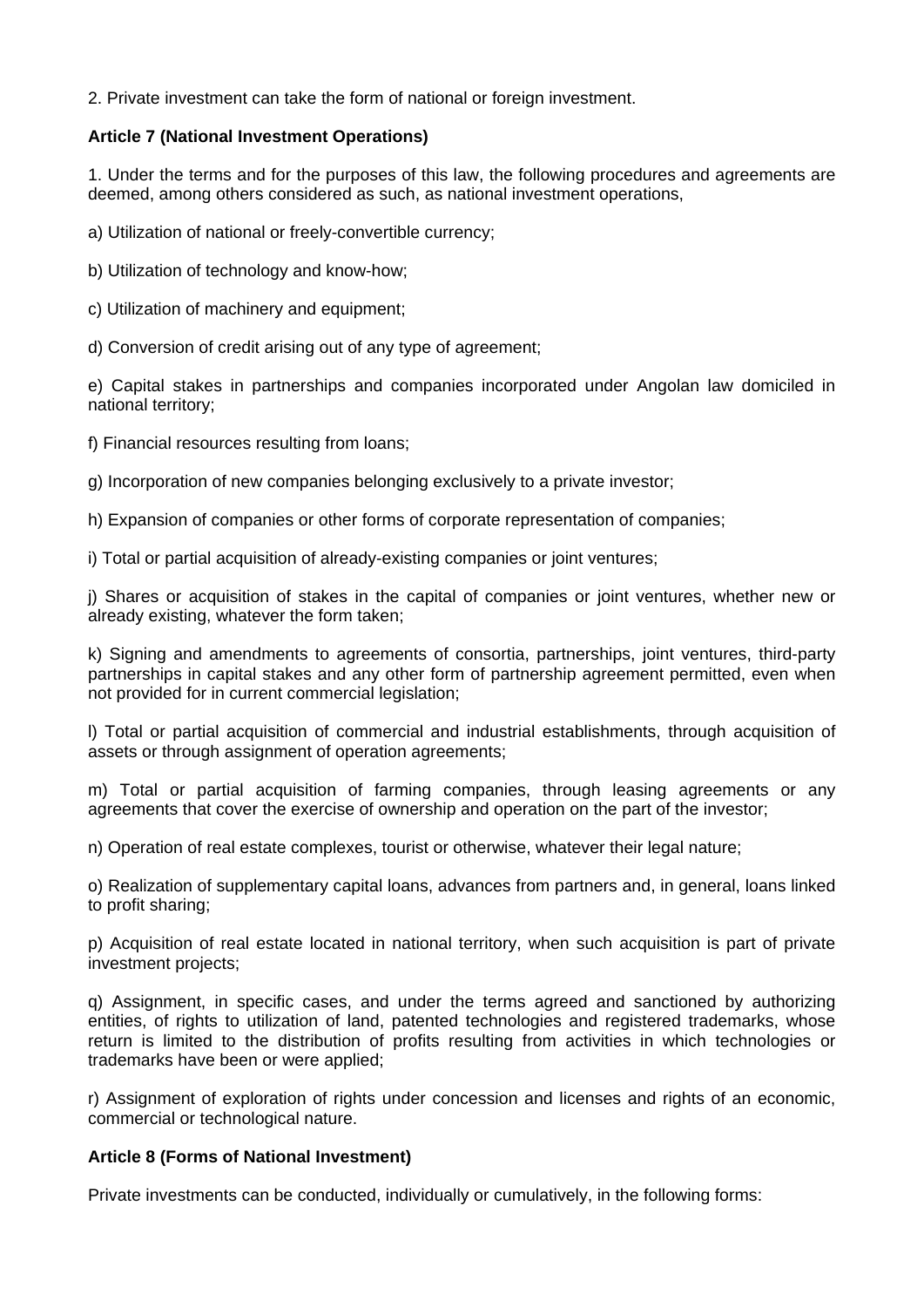a) Allocation of own funds;

b) Application in Angola of current assets existing in bank accounts set up in Angola belonging to residents or non-residents;

c) Allocation of machinery, equipment, accessories and other materials;

d) Incorporation of credit and other current assets of private investors which may be employed in enterprises;

e) Incorporation of technologies and know-how.

## **Article 9 (Foreign Investment Operations)**

1. Under the terms and for the purposes of this law, the following procedures and agreements, made without recourse to the country's foreign-exchange reserves, are deemed, among others considered as such, as foreign investment operations:

a) Introduction into national territory of freely-convertible currency;

b) Introduction of technology and know-how;

c) Introduction of machinery and equipment;

d) Stakes in partnerships and companies incorporated under Angolan law domiciled in national territory;

e) Financial resources resulting from loans granted from abroad;

f) Incorporation and expansion of branches or other forms of corporate representation of foreign companies;

g) Incorporation of new companies belonging exclusively to a foreign investor;

h) Total or partial acquisition of already-existing companies or joint ventures and stake in or acquisition of shares in the capital of new or already-existing companies or joint ventures, whatever the form taken;

i) Signing of and amendments to agreements of consortia, partnerships, joint ventures, third-party partnerships in capital stocks or shares and any other form of partnership agreement permitted under international trade rules, even when not provided for in current commercial legislation;

j) Total or partial acquisition of commercial and industrial establishments, through acquisition of assets or through assignment of operation agreements;

k) Total or partial acquisition of farming companies through leasing agreements or any agreements that cover the exercise of ownership and operation on the part of the investor;

l) Operation of real estate complexes, tourist or otherwise, whatever their legal nature;

m) Realization of supplementary capital loans, advances to partners and, in general, of loans linked to profit sharing;

n) Acquisition of real estate located in national territory, when such acquisition is part of private investment projects;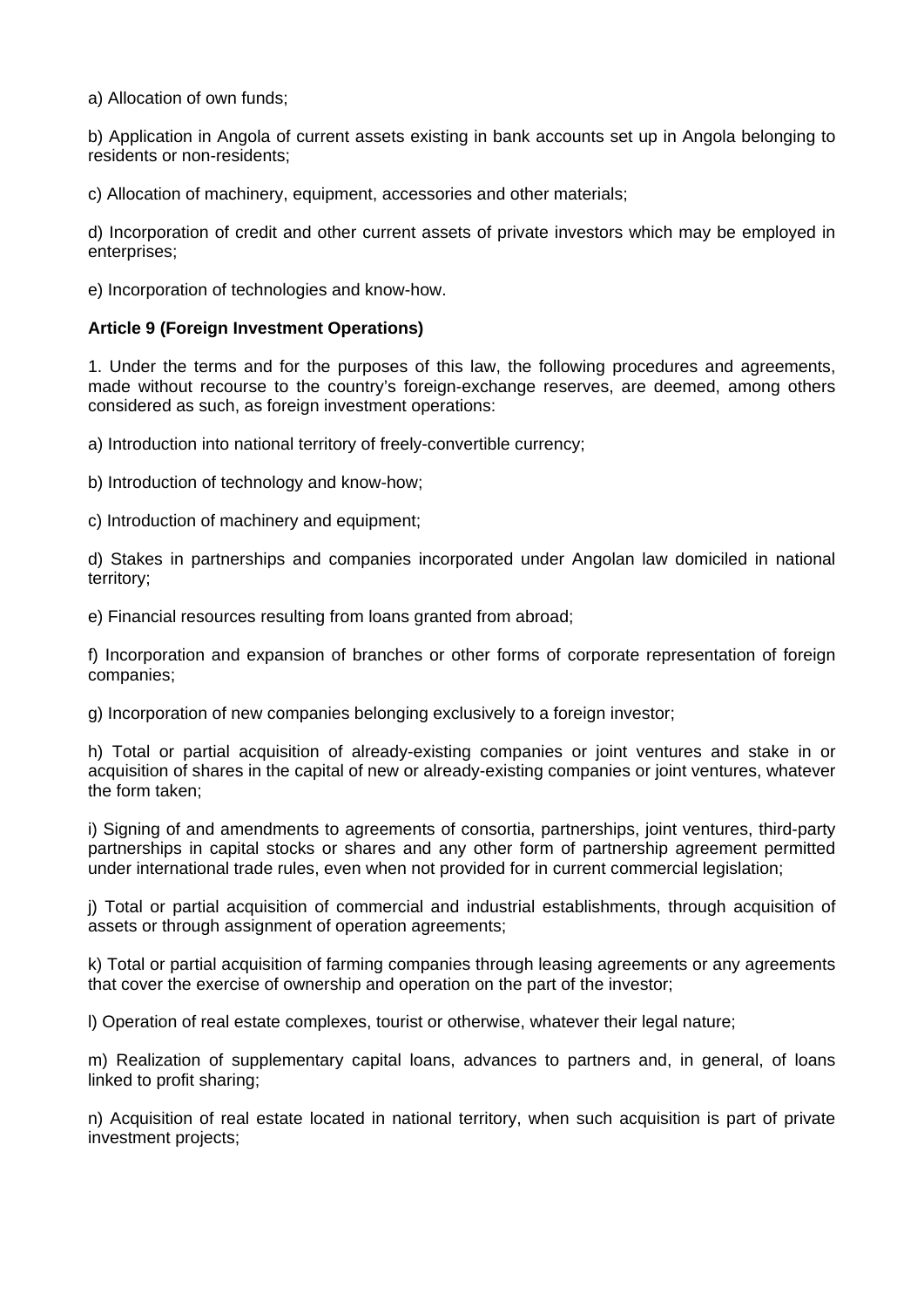2. Transactions involving the temporary chartering of ships, aircraft and other types of goods that can be hired, leased or acquired in any other form for temporary usage in national territory against payment, are not considered as foreign investment operations.

3. The introduction of capital lower in value than the equivalent to USD 100,000 (one hundred thousand US dollars) is not subject to authorization by the ANIP nor does it benefit from entitlement to repatriate dividends, profits and other advantages provided for under this law.

# **Article 10 (Forms of Foreign Investment)**

1. Foreign investments can be made, individually or cumulatively, in the following forms:

a) Transfer of funds from abroad;

b) Application of current assets in bank accounts in foreign currency, set up in Angola by nonresidents;

c) Importation of machinery, equipment, accessories and other materials;

d) Incorporation of technologies and know-how.

2. The forms described in paragraphs c) and d) must always be accompanied by transfers of funds from abroad, namely, to cover incorporation and start-up expenses.

# **PART II - Rights & Obligations**

# **SECTION I - Rights**

# **Article 11 (Private Investment Status)**

For all legal purposes, partnerships and companies set up in Angola to obtain benefits and incentives for private investment, even with capital coming from abroad, possess the status of partnerships and companies incorporated under Angolan law, with common Angolan law being applicable to them, insofar as that not regulated otherwise by this law or specific legislation.

# **Article 12 (Equitable Treatment)**

1. Within the framework of Constitutional Law and of the principles that shape the country's judicial, political and economic order, the Angolan State ensures, irrespective of the capital's origin, a fair, non-discriminatory and impartial treatment of incorporated partnerships and companies and of corporate assets, guaranteeing them protection and security and not hindering, in any way, their management, maintenance and operation.

2. Any discrimination vis-à-vis investors is strictly forbidden.

3. Foreign investors are guaranteed the rights arising out of ownership on the resources they have invested, namely entitlement to freely dispose of them, under the same terms of those of a national investor.

# **Article 13 (Transfer of Profits & Dividends)**

Subsequent to the implementation of a private foreign investment and proof of its execution in accordance with the rules defined under this law, entitlement to make transfers abroad, under the conditions defined under this law and foreign exchange legislation, is guaranteed for:

a) Allocated dividends or profits, net of legal amortizations and taxes due, taking into account respective stakes in the shareholder equity of partnership or company.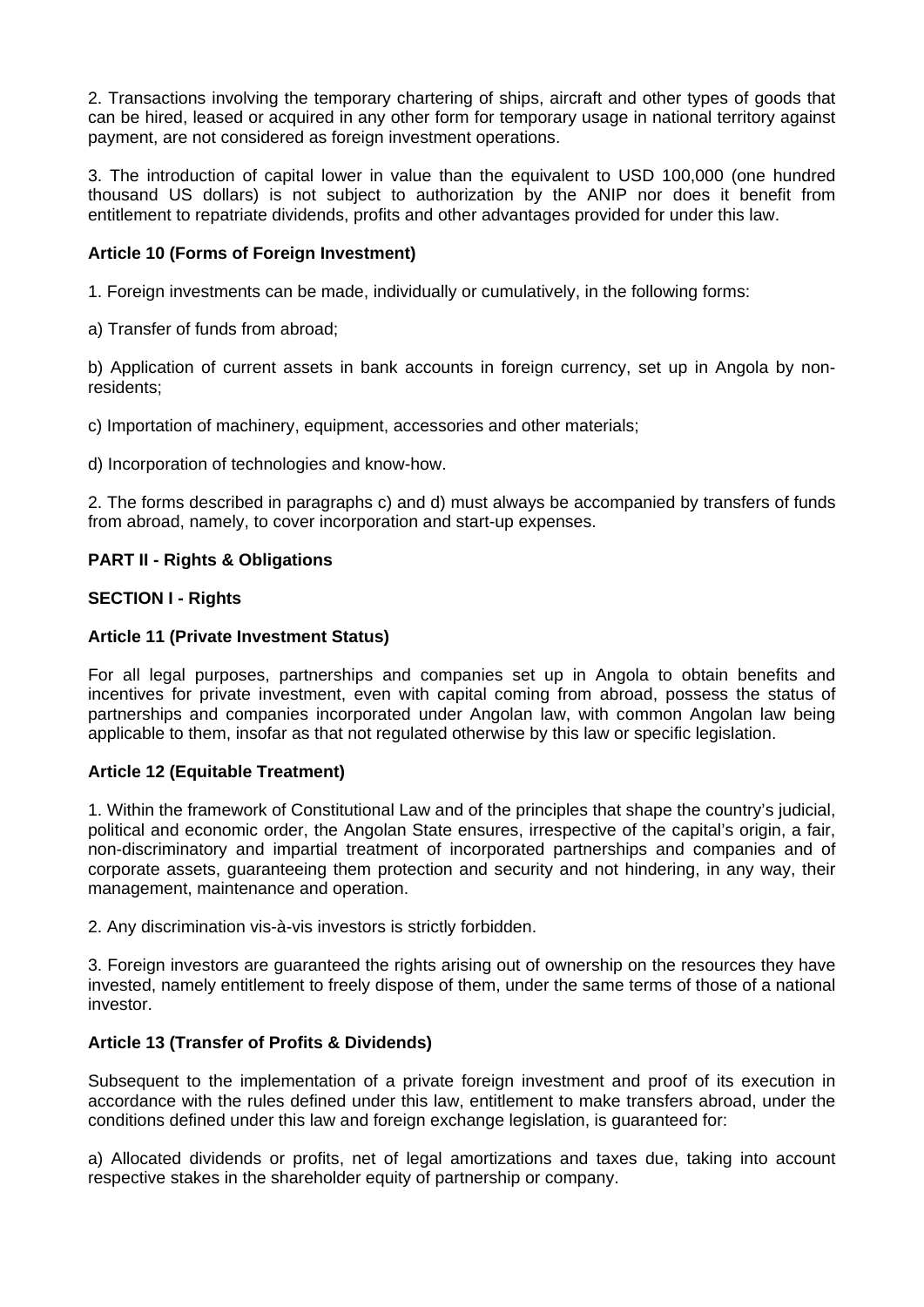b) Proceeds from the liquidation of investments, including capital gains, subsequent to taxes due having been settled.

c) Any amounts due to the investor, net of respective taxes, provided for in procedures or agreements that, under the terms of this law, constitute private investment;

d) Proceeds of indemnities, under the terms of Nº 3 and 4 of article 15;

e) Royalties or other earnings from indirect investments, linked to granting transfer of technology. **Article 14 (Protection of Rights)**

a. 1. The Angolan State guarantees all private investors access to Angolan courts to defend their rights, with their being guaranteed due legal process;

2. In the event of private investment assets being expropriated for significant and duly justified grounds of public interest, the State ensures the payment of a fair, prompt and effective indemnity, whose amount is determined in accordance with the applicable legal rules.

3. Private investor assets will not be nationalized.

4. In the event of changes occurring in the political and economic regime leading to exceptional nationalization measures, the State guarantees a fair and prompt cash indemnity.

5. The State guarantees partnerships and companies, set up for the purposes of private investment, total protection and respect in regard to professional, banking and commercial secrecy codes.

6. Rights granted to private investments within the framework of this law, are ensured, without prejudice to others that may arise from agreements and conventions to which the Angolan State is party.

#### **Article 15 (Specific Assurances)**

1. Industrial ownership rights and patents over all intellectual creation, within the framework of current legislation, are guaranteed.

2. Rights eventually acquired over entitlement to land and other domain-related resources, within the framework of current legislation, or that are eventually approved, are guaranteed.

3. Public non-interference in the management of private companies and the setting of prices, except in those cases expressly provided for in law, is guaranteed.

4. The State guarantees that licenses will not be withdrawn without recourse to respective judicial or administrative processes.

5. Entitlement to directly import assets from abroad, and independently export products produced by private investors, is guaranteed.

#### **Article 16 (Recourse to Credit)**

Private investors can have recourse to internal and foreign credit, within the framework of current legislation.

#### **SECTION II - Obligations**

# **Article 17 (General Private Investor Obligations)**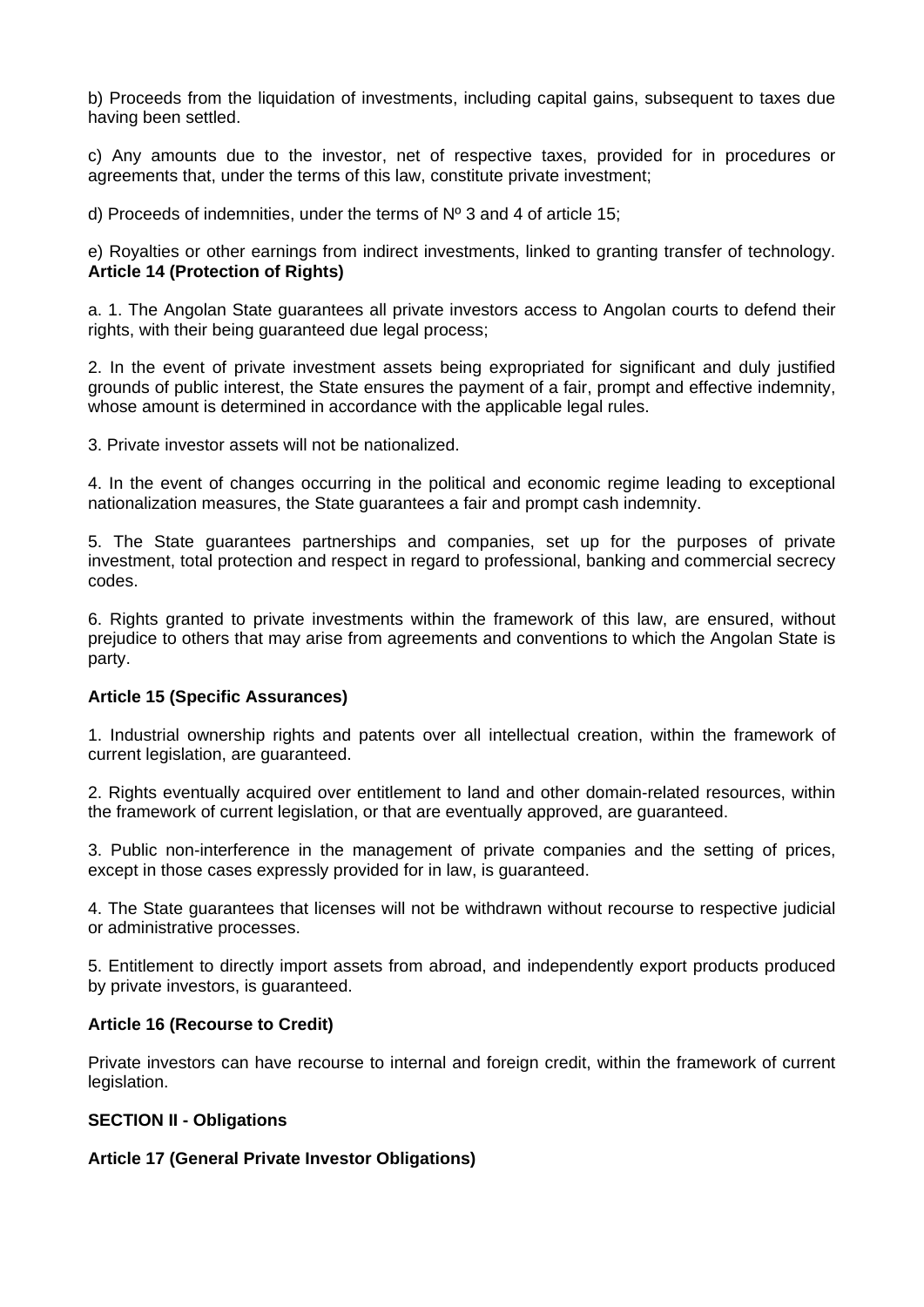1. Private investors undertake to respect current laws and regulations, as well as contractual commitments, being subject to the penalties defined therein.

# **Article 18 (Specific Private Investor Obligations)**

The private investor undertakes, specifically, to:

a) Observe the deadlines set for the importation of capital and implementation of the investment project, in accordance with commitments undertaken;

b) Promote the training of national labour and the progressive taking over of management and other posts of responsibility by Angolan nationals;

c) Set up funds and reserves and set aside provisions within the framework of current legislation;

d) Apply the chart of accounts and accounting rules established in the country;

e) Respect standards relating to conservation of the environment, hygiene, protection and safety of workers against industrial sickness and accidents, and other contingencies provided for in social security legislation;

f) Take out and maintain up-to-date insurance against industrial accidents and sickness of workers, as well as insurance for third-party civil liability or environmental damage;

# **PART III - Registration & Procedural Schemes**

# **SECTION I - Registration**

# **Article 19 (Registration of Private Investment Operations)**

1. All private investment operations benefiting from the advantages defined under this law must be subject to respective registration at the ANIP.

2. Registration is made in the wake of its approval by the authorizing entity, whatever the form in which the investment is submitted.

# **Article 20**

(Private Investment Certificate of Registration)

1. Once private investment proposals have been approved, the ANIP issues a Private Investment Certificate of Registration, known by its acronym of "CRIP", which will confer on its holder entitlement to invest under the terms referred to therein.

2. A CRIP must contain the investor's full identification, the investment's procedural scheme and amount, as well as its economic and financial characteristics, how it will be put in place, deadline for its implementation, and location. It will also include the date and signature of the ANIP's topranking official, authenticated with the official seal in use at that institution. On the CRIP's reverse side must appear the rights and obligations of the private investor as enshrined under this law and the signature of the private investor or latter's legal representative.

# **Article 21 (Official Function of CRIPs)**

1. Subsequent to their valid issue, the CRIPs constitute private investors' legal entitlement.

2. CRIPs constitute a document proving acquisition of rights and the assumption of obligations by the private investor as enshrined in this law, with their subsequently serving as the basis for all investment operations, access to incentives and benefits, obtaining of licenses and registrations,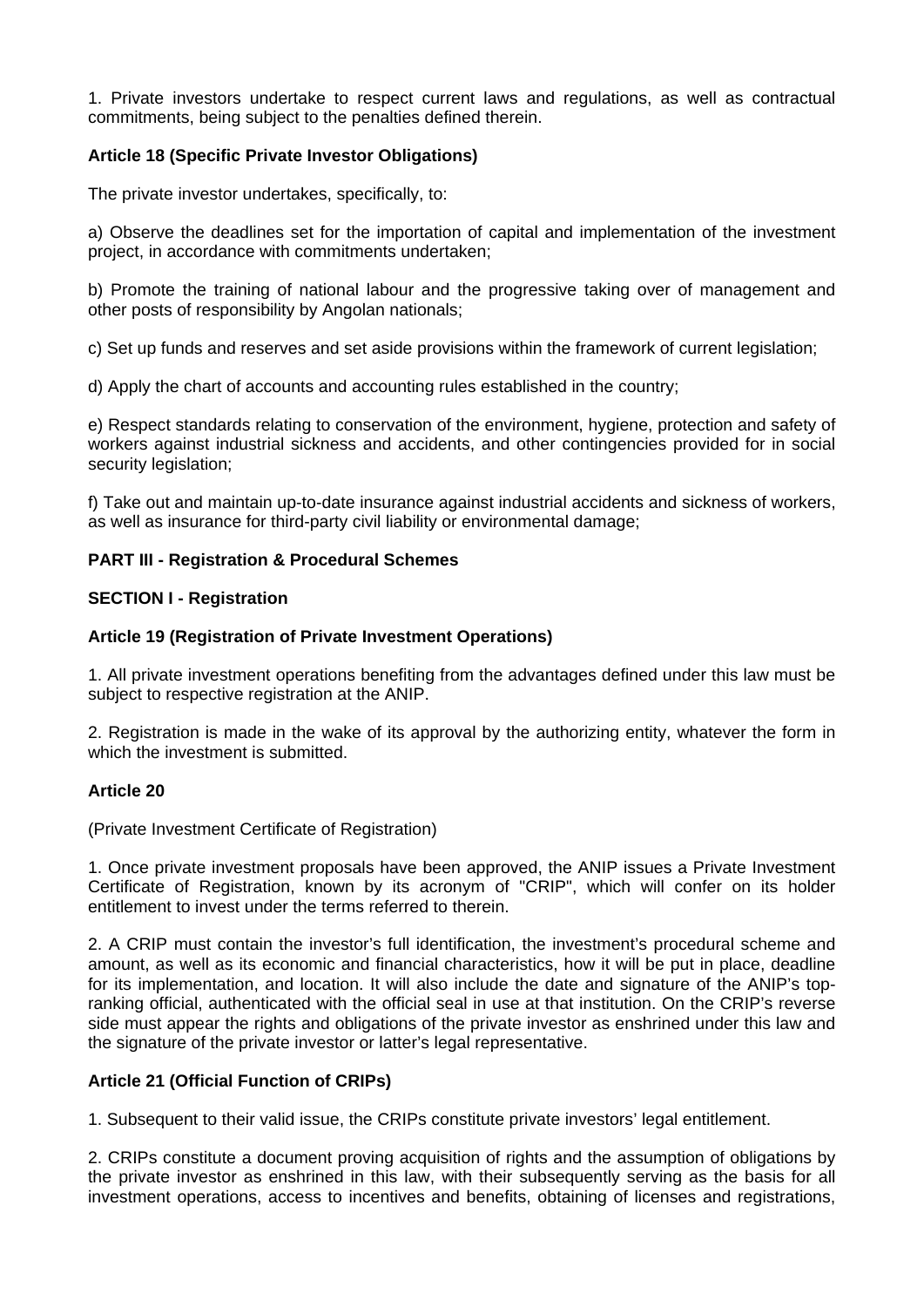solution in cases of litigation and other matters arising out of the granting of incentives and benefits.

3. The rights conferred by the CRIP can be directly exercised by the holder or by a duly empowered legal representative.

## **SECTION II - Access to Incentives & Benefits**

## **Article 22 (Basis for Granting Incentives & Benefits)**

Incentives and benefits as provided for under this law can only be granted provided that the respective investments are capable of achieving some of the following economic and social goals to:

a) Incentivate growth of the economy;

b) Promote the economic, social and cultural well-being of people, in particular, that of youth, the elderly, women and children;

c) Promote less-favoured regions, mainly in the country's hinterland;

d) Increase national productive capacity or raise value-added;

e) Provide opportunities for partnerships between national and foreign entities;

f) Advance the creation of new jobs for national workers and raise the professional qualification of Angolan labour;

g) Obtain the transfer of technology and increase productivity;

h) Increase exports and lower imports;

i) Increase current foreign-exchange assets and the equilibrium of the balance-of-payments situation;

j) Efficiently supply the internal market;

k) Promote technological development, entrepreneurial efficiency and quality of products;

l) Revamp, expand or upgrade infrastructure earmarked for economic activity.

# **Article 23 (Monetary Requirements for Access)**

Access to incentives and benefits for investment operations is permitted to those fulfilling the following monetary requirements:

a) The minimum limit of investment for capital domiciled in the country, belonging to a national, is USD 50,000 (fifty thousand US dollars)b) The minimum limit of investment for capital domiciled abroad, irrespective of investor's nationality, is USD 100,000 (one hundred thousand US dollars);

# **Article 24 (Requirements of Economic Interest )**

Access to incentives and benefits for investment operations is permitted to those fulfilling the following requirements of economic interest:

a) Implementing investment in the following sectors of activity:

i. Agriculture and livestock;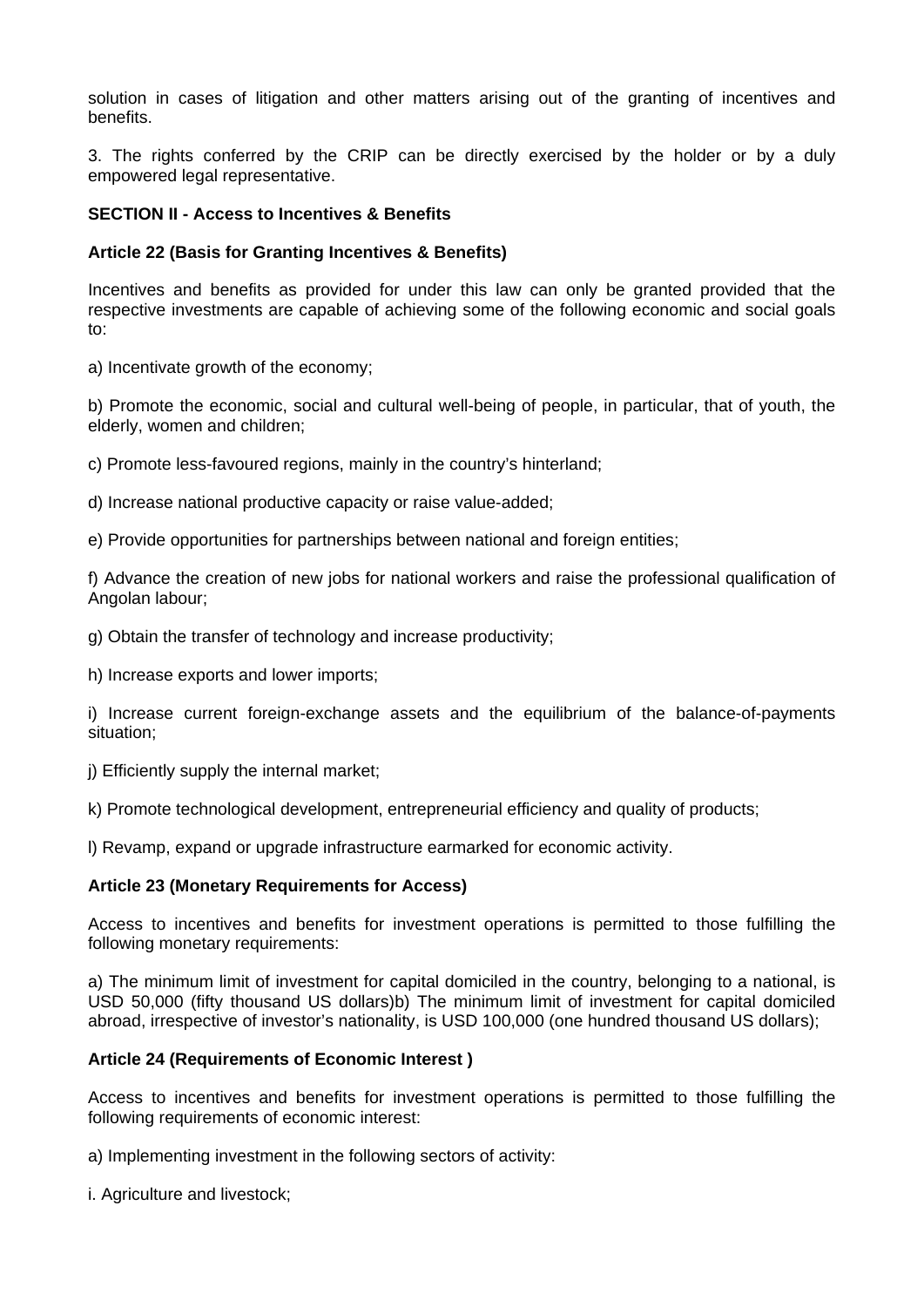ii. Industry, namely the manufacture of packaging, production of machinery, equipment, tools and accessories, textile, clothing and footwear, manufacture of wood and its derivatives, production of foodstuffs, construction materials, IT and communications;

iii. Railway, highway, seaport and airport infrastructure;

- iv. Telecommunications;
- v. Fishery and by-products industry, including the construction of ships and nets;

vi. Power and water;

vii. Housing development.

b) Implementing investments in development hubs and in other special economic zones of investment, approved in accordance with criteria and priorities defined by the Government.

c) Implementing investments in free zones set up by the Government, in accordance with specific law on the subject;

## **Article 25 (Procedural Schemes)**

Access to incentives and benefits by private investment operations is processed according to two procedural schemes:

a) Prior Declaration Scheme;

b) Contractual Scheme.

## **SECTION III - Prior Declaration Scheme**

# **Article 26 (Prior Declaration)**

Under the terms of this law, proposals for investments are subject to the prior declaration scheme when their value is equal to or more than the equivalent of USD 50,000 (fifty thousand US dollars), for national investors, or USD 100,000 (one hundred thousand US dollars), for foreign investors, up to a maximum limit equivalent to USD 5,000,000 (five million US dollars).

#### **Article 27 (Authorizations)**

It is incumbent upon the ANIP to approve or reject investment processes coming within the framework of the prior declaration scheme.

#### **Article 28 (Submission of Proposal)**

A private investment proposal must be submitted to the ANIP accompanied by those documents indispensable to the identification and legal characterization of the investor and planned investment.

# **Article 29 (Amendment to Proposals)**

Should proposals be submitted in an inadequate or unsatisfactory manner, the authorizing entity will notify the proponent, establishing a deadline for their amendment or perfecting.

# **Article 30 (Appraisal of Proposal)**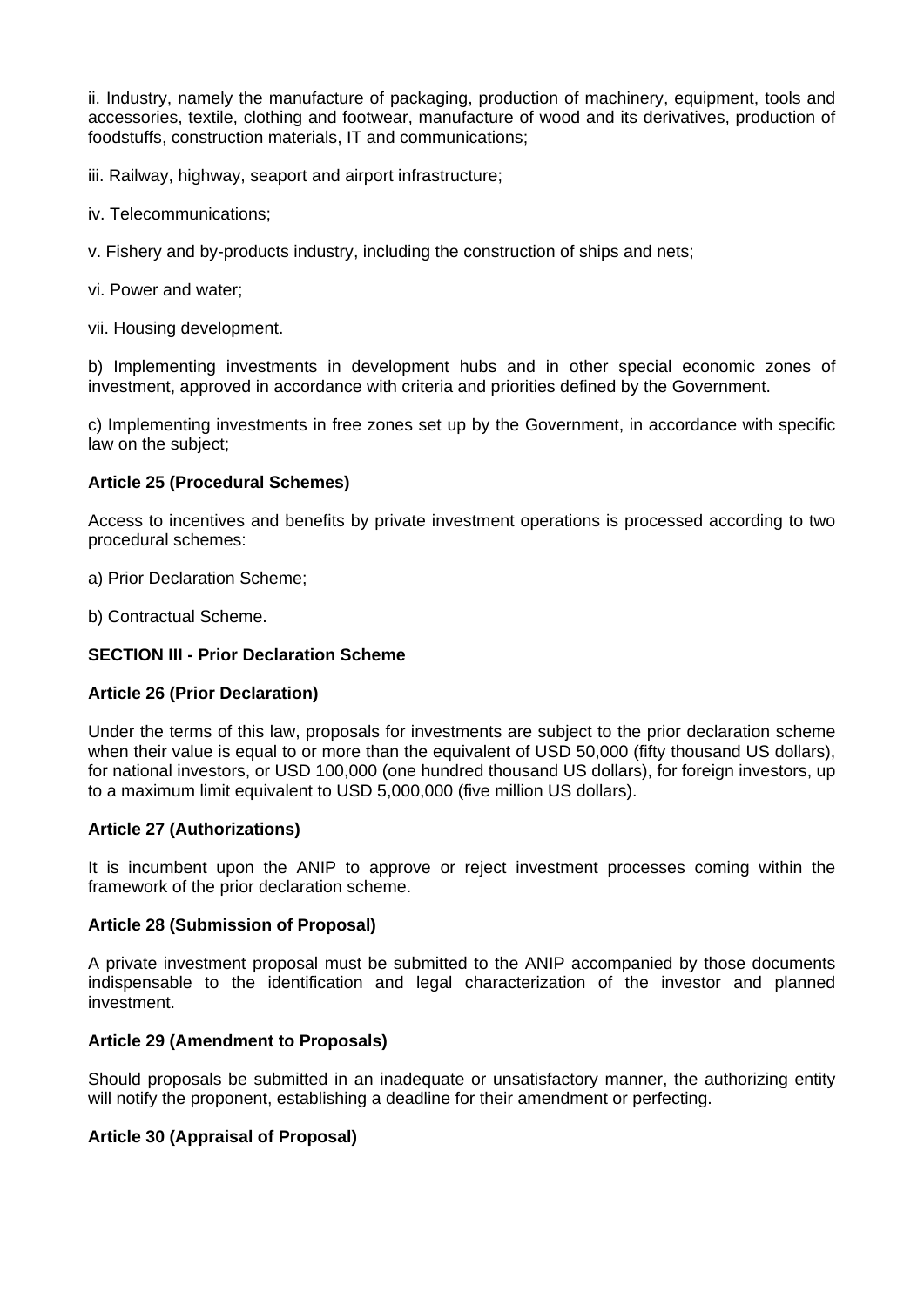1. Subsequent to reception of a proposal, and after all legal and bureaucratic formalities having been fulfilled, the ANIP has a period of 15 (fifteen) days in which to appraise it and come to a decision.

2. The appraising of a proposal is aimed at providing opportunities to gain prior knowledge of a project, together with its economic and financial data. It also includes assessing the pertinence of the request for access to benefits and exemptions requested by the private investor. **Article 31 (Rejection of Proposal)**

1. The rejection of a proposal can only be based on grounds of a strictly legal nature, with the proponent being formally advised by the ANIP, before the 15-day period provided for in article 30,  $N<sup>0</sup>$  1 expires, with an express indication of the amendments the investor must make.

2. In the face of a rejection decision, a complaint can be lodged with the ANIP and recourse had to the entity regulating the ANIP, in accordance with the rules governing administrative procedures.

3. Should investors agree with the motives expressed by the ANIP in rejecting a proposal, they can correct the omissions or mistakes in the proposal and resubmit it.

# **Article 32 (Acceptance of Proposal)**

1. Should there be no express rejection of a proposal up to the end of the period of 15 (fifteen) days defined in the previous articles, it shall be deemed as having been accepted, which confers on the proponent entitlement to carry out the investment within the terms of the proposal submitted.

2. To that end, the ANIP is obligated to register and issue the Private Investment Certificate of Registration (CRIP), within a period of five days subsequent to a formal request by the investor. In the event of not obtaining the CRIP inside that deadline, the investor can lodge a complaint and appeal, within the framework of legislation governing administrative procedures.

# **SECTION IV - Contractual Scheme**

# **Article 33 (Characterization of Investment Agreement)**

1. An investment agreement is of an administrative nature, with the parties to it being the State, represented by the ANIP, and the private investor.

2. A private investment agreement aims to define the rights and obligations of the parties and essentially contains the following details:

- a) Identification of parties;
- b) Administrative nature and object of agreement;
- c) Duration of agreement;

d) Definition and quantification of goals to be achieved by the private investor within the contractual deadline;

e) Definition of the conditions of operation, management, partnership and deadlines in the undertakings which are the subject of the private investment agreement;

f) Definition and quantification of benefits, tax breaks and other incentives to be granted and ensured by the State in relation to the private investor, such as their exact quid pro quo and punctual compliance with goals set;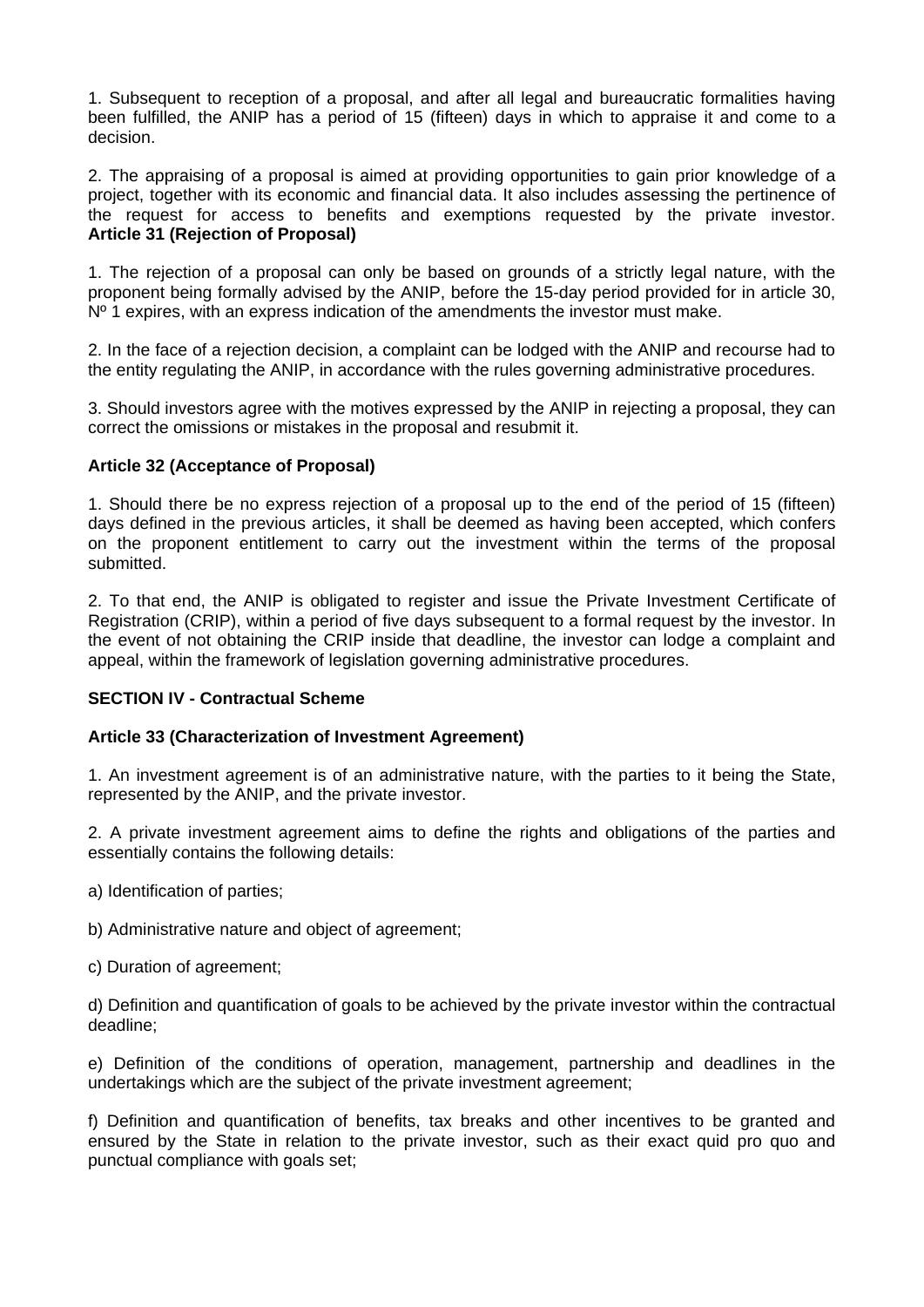g) Monitoring mechanisms by the ANIP of what has to be implemented in respect of investments during the contractual period;

h) Form of resolution when recourse is had to litigation;

i) General definition of project's envisaged economic and social impact.

3. An investment agreement is drawn up as a private document, with the respective original being filed at the ANIP's services.

4. It is acceptable for private investment agreements to stipulate different ways on how to decide on legal interpretations and that their execution can be resolved by recourse to arbitration.

5. In the cases referred to in the previous number, arbitration must take place in Angola and the law applicable to an agreement must be that of Angolan law.

# **Article 34 (Scope)**

Proposals falling within the following conditions are subject to the contractual scheme:

a) Investments whose value is equal to or more than USD 5,000,000 (five million US dollars);

c) Irrespective of their value, investments in areas whose operation, within the framework of the law, can only be made through the concession of temporary operation rights:

d) Irrespective of their value, investments whose operation, within the framework of the law, can only be made with the mandatory participation of the public business sector;

## **Article 35 (Authorization & Form of Approval)**

It is incumbent on the Cabinet to approve investment projects falling within the contractual scheme. **Article 36 (Submission of Proposal)**

A private investment proposal must be submitted to the ANIP, accompanied by those documents necessary for the identification and legal, economic, financial and technical characterization of the investor and the planned investment, as well as to assess the pertinence of the request for access<br>to benefits and exemptions requested by the investor. to benefits and exemptions requested by the investor. **Article 37 (Amendment of Proposals)**

Should proposals be submitted in an inadequate or unsatisfactory manner, the ANIP will notify the proponent, within a period of 15 (fifteen) days as of the date of the proposal's submission, establishing a deadline for its amendment or perfecting.

#### **Article 38 (Appraisal of Proposal)**

1. Subsequent to the entry of a proposal, the ANIP has a period of 30 (thirty) days as of the date of the proposal's submission in which to appraise it and come to a decision.

2. During this period, the ANIP will study and assess the proposal, and establish negotiations with the investor, calling upon public administration sectors and other institutions whose opinion is considered pertinent.

3. Once negotiations with the investor have been completed, the ANIP will issue an opinion containing the legal, technical, financial and economic appraisal of the project and the request for benefits, and send it, accompanied by the draft agreement, for approval by the authorizing entity, with the latter having 30 (thirty) days in which to arrive at a decision.

# **Article 39 (Approval of Investment Proposal)**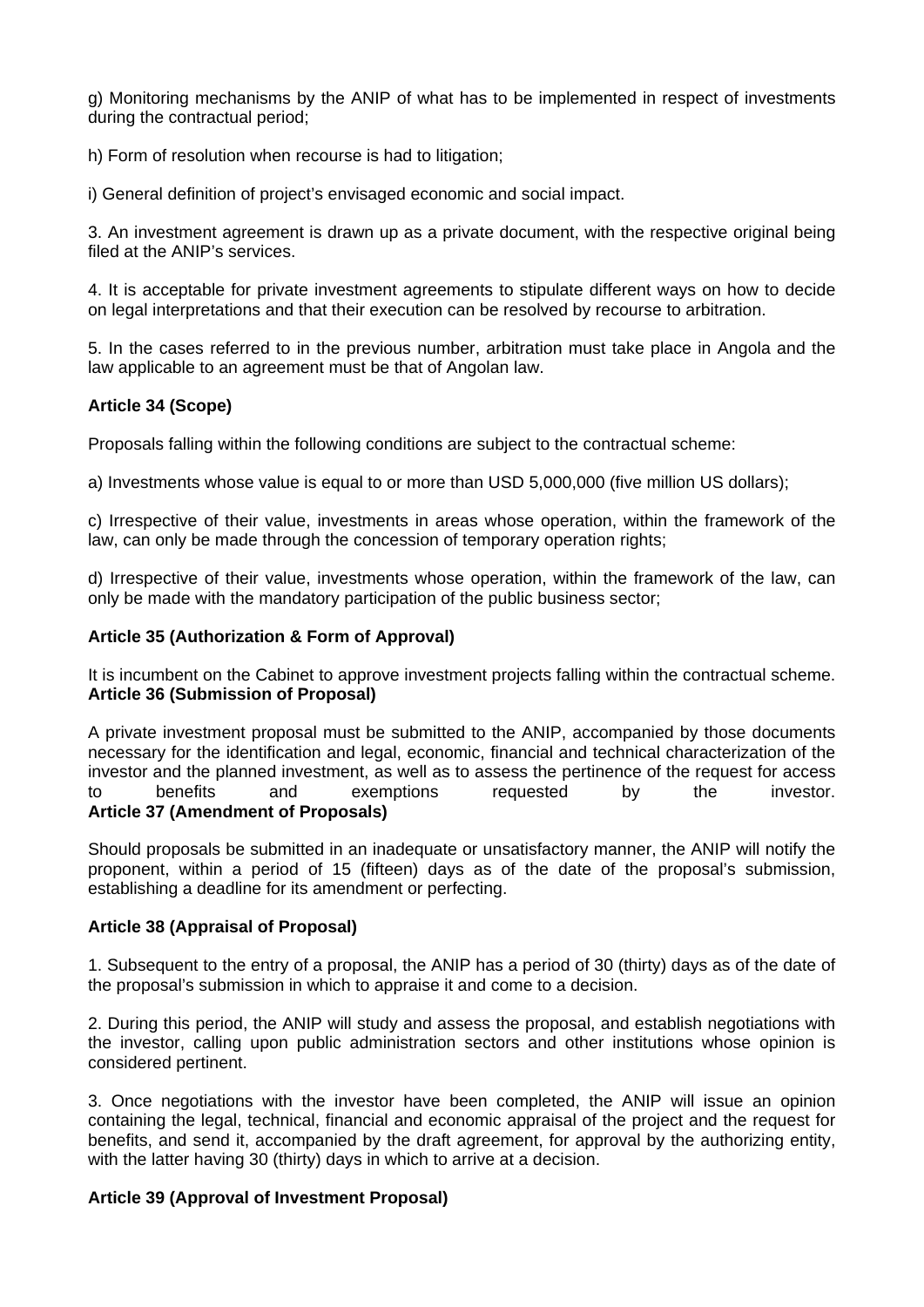Should the authorizing entity decide to approve it, the draft is returned to the ANIP for the agreement to be signed, along with the registration and issue of the respective CRIP, in accordance with which the private investment operations will be initiated.

# **Article 40 (Rejection of Proposal)**

1. Should a decision be made to reject the proposal, the proponent must be formally advised of this by the ANIP, together with a precise indication of the grounds on which the rejection is based, which can only be warranted on the following:

a) Justifications of a legal nature

b) Inconvenience of the planned investment, in light of the development strategy defined by sovereign entities or of goals laid down in the economic and social development plan.

2. In the face of an unfavourable decision regarding an investment, a complaint and appeal can be lodged, within the framework of rules governing administrative procedures.

3. Should investors agree with the grounds invoked by the authorizing entity in rejecting a proposal, they can correct the omissions or mistakes in the proposal and resubmit it.

# **PART IV - Taxation & Foreign Exchange Regulations**

## **Section I - General Rules**

## **Article 41 (General Principle)**

Corporate or individual persons covered by this law are subject to compliance with current tax legislation, being entitled to the same established tax benefits and being subject to the same penalties.

#### **Article 42 (Tax on Transfers)**

1. Transfers abroad, sales and other transactions, made by private investors, within the framework of the rights established under this law, will be taxed at source, through the capital gains tax, within the framework of fiscal and tax legislation and that specifically regulating the private investment tax scheme.

2. Subsequent to the capital invested having been amortized, within the framework of legislation governing the matter, the remittance of profits and dividends abroad is taxed, during the first 5 years, by more than 50% of the value of taxation before amortization of the capital. After the first 5 years, it will be taxed by more than 100% of that value.

3. Private investment profits and dividends that are reinvested are exempt from the payment of capital gains taxes.

# **Article 43 (Double Taxation)**

1. The Government will promote the establishment of international agreements with the largest possible number of countries with a view to avoiding double taxation.

2. Supply of proof of payment of taxes by foreign investors in Angola is mandatory as a means to prove that taxes levied in the countries of origin of the respective investors have been duly settled. **Article 44 (Purpose of Tax Revenue)**

1. Twenty-five percent of all tax revenue arising out of taxes collected within the private investment framework is earmarked to go to the putting in place and development of the new private investment system in Angola, especially to capacitate the national business community and globalize the Angolan economy, under terms to be regulated.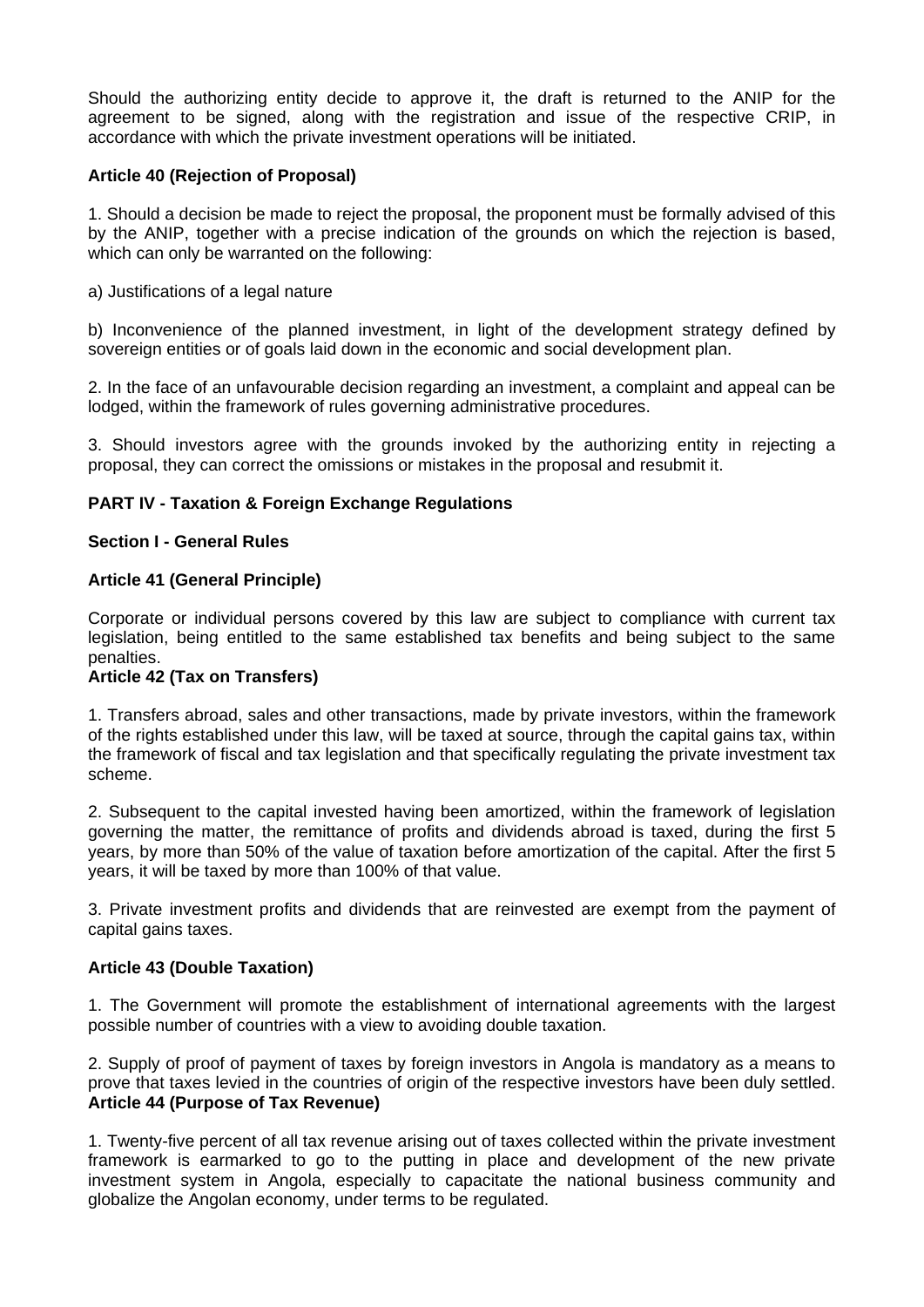2. This revenue will become an integral part of the General State Budget and be managed by the ANIP, as the entity coordinating the new private investment system in Angola.

# **Section II - Tax Benefits & Foreign Exchange Regulations**

# **Article 45 (Tax Benefits)**

Investments to be carried out under the terms of this law enjoy incentives and tax benefits, under the terms of specific legislation.

# **Article 46 (Foreign Exchange Regulations)**

1. Foreign exchange operations involving the procedures referred to in article 6 are subject to the regulations established under foreign exchange legislation.

2. The following special rules for private investment operations are established:

a) Application of the exchange market's floating rates, freely negotiated according to the laws of supply and demand;

b) Private investors are compelled to deal exclusively with officially-authorized financial institutions;

c) Possibility of private investors acquiring their own foreign currency, either to bring it into the country, or to carry out transfers outside the country, under the terms of this law;

3. Financial institutions officially authorized to conduct foreign exchange business and private investors having recourse to them are jointly liable for the legality and good faith of transactions they realize within the framework of this law. The Government shall regulate the forms of monitoring and control of these activities.

4. Those who promote the irregular remittance of currency abroad, violating the rules established for private investment shall be obligated to repatriate any irregularly transferred currency back to Angola, plus a fine of 200% on the value of the irregular remittance.

# **Article 47 (Suspension of Remittances Abroad)**

1. Transfers abroad, guaranteed under the terms of this investment law, shall be suspended by the Cabinet whenever their amount is likely to cause serious imbalances on the balance-of-payments situation. A case in which the governor of the central bank - Banco Nacional de Angola (BNA) may exceptionally determine their scheduling over a period negotiated by mutual agreement.

2. While the balance-of-payments situation remains imbalanced, the Government may temporarily introduce levies of a quasi-taxation nature on imports and transfers abroad for travel purposes, earmarked to set up a monetary reserve at the central bank to bolster foreign-exchange reserves and current assets.

3. The Government shall regulate the exact forms of suspension of remittances, their reactivation and collection of the quasi-taxation levies referred to in this article.

# **PART V - Importation of Capital, Machinery & Equipment**

# **Article 48 - (Importation of Capital)**

1. The licensing of capital-importation operations must be requested by the proponent direct from the Banco Nacional de Angola, through a credit institution authorized to conduct foreign exchange business, by submitting the Private Investment Certificate of Registration (CRIP).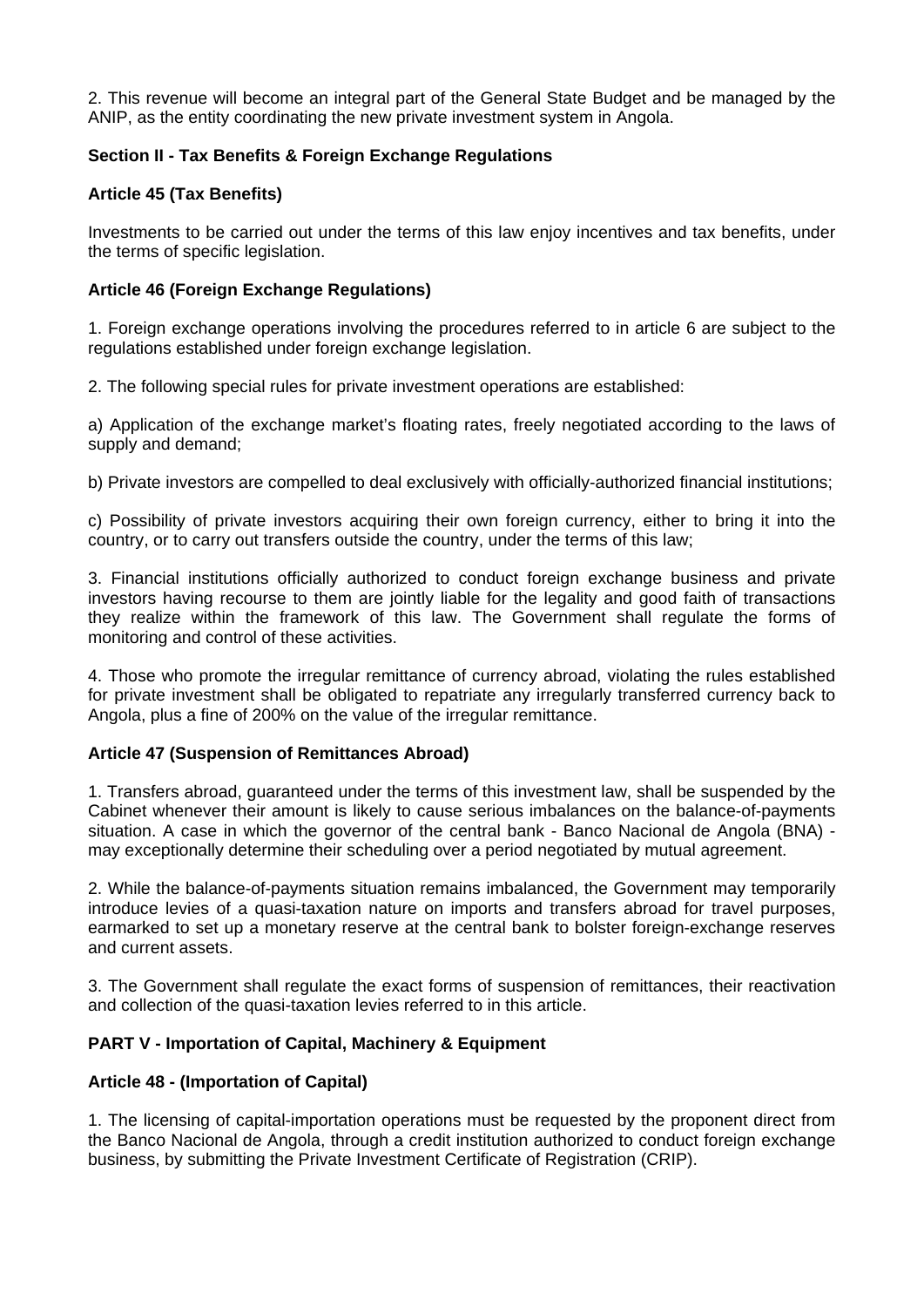2. For the purposes referred to in number 1 of this article, subsequent to approval of the investment and issue of the respective CRIP, the ANIP will officially send a copy of the CRIP and all other pertinent data immediately to the BNA, with the investor's knowledge, so that the BNA can license the capital-importation operations requested by investors.

3. The BNA must license the capital operations provided for in this article up to a maximum deadline of 15 (fifteen) days subsequent to the entry of the application referred to in the above numbers, with the interested party having to be informed, within a period of 5 (five) days, of any mistake detected.

4. The Banco Nacional de Angola will send data on foreign exchange operations, conducted within the scope of private investment, to the ANIP, whenever these take place. **Article 49 (Importation of Machinery, Equipment & Accessories)**

The registration of operations involving entry into the country of machinery, equipment, accessories and other materials for investments, enjoying the benefits and exemptions provided for under this law, is performed by the Ministry of Trade and depends on the submission of the Private Investment Certificate of Registration (CRIP), issued in accordance with the formal requirements defined under this law for the issue of such a certificate.

# **Article 50 (Registration of Equipment Value)**

The registration of a private investment taking the form of the importation of machinery, equipment and their components, either new or used, is made according to their CIF (cost, insurance & freight) value in foreign currency and its equivalent in national currency, calculated at the rate of exchange on the day of disembarkation.

# **Article 51 (Exemption from Customs Duties)**

1. Without prejudice to that which may eventually be established in terms of the qualitative and quantitative schedule of resources exempt from customs tariffs and duties in special legislation governing the matter, under the terms of this law, the importation of machinery, equipment and their components to be incorporated in the capital invested is exempt from customs tariffs and duties.

2. For used machinery, equipment and accessories, the exemption provided for in the previous number is lowered to 50%.

# **Article 52 (Prices of Machinery)**

1. The price of machinery and equipment is subject to proof being provided by an official document passed by the pre-embarkation inspection entity.

2. The inflated invoice-pricing of machinery and equipment imported, under the terms of this law, constitutes a foreign-exchange violation and is subject to the payment of a fine of up to 200% of the real value of the piece of equipment, according to the gravity of the case, without prejudice to other sanctions provided for in law.

3. Oscillations in prices of up to 5% of the real value of machinery and equipment will not be considered a violation.

4. Anyone falsely importing or attributing a false value to machinery, equipment and other goods, taking advantage of the benefits attributed by this law, shall be liable to prosecution for the crime of falsifying merchandise or making false declarations, within the framework of current penal legislation.

# **PART VI - Implementation of Investment Projects**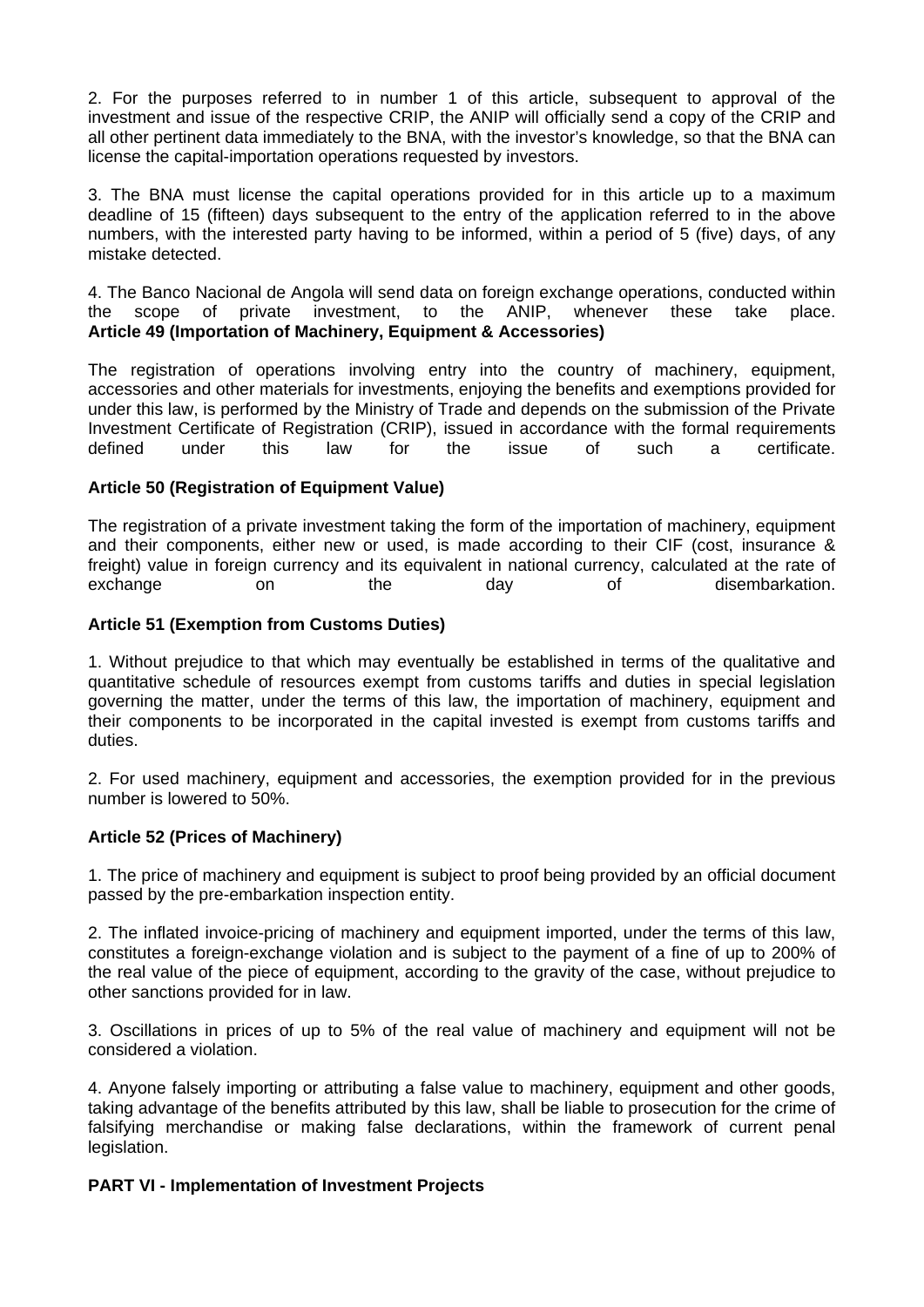# **Article 53 (Execution of Projects)**

1. The execution of an investment project must be initiated within the deadline stipulated in the respective CRIP and/or Investment Agreement.

2. In duly fundamented cases, and at the request of the private investor, the deadline referred to in the previous number can be extended by the ANIP.

3. The execution and management of a private investment project must be performed in strict conformity with the conditions of its authorization and applicable legislation. Furthermore, funds coming from abroad cannot be applied in a form or for purposes differing from those that have been authorized, nor can they diverge from the object that has been authorized. **Article 54 (Workforce)**

1. Partnerships and companies set up for the purposes of private investment are obligated to employ Angolan workers, guaranteeing them the necessary professional training and providing them with wage and social conditions compatible with their qualifications, with any type of discrimination being forbidden.

2. Partnerships and companies set up for the purposes of private investment can, within the framework of current legislation, hire qualified foreign workers, but they must however fulfil a rigorous plan for training and/or qualifying national technicians, aimed at progressively filling posts with Angolan workers. The training plan referred to in this number must form part of the documentation to be submitted to the authorizing entity for approval of the investment.

3. Foreign workers hired within the framework of private investment projects are entitled to transfer their salaries abroad, subsequent to legal formalities having been complied with and net of taxes due.

4. Qualified Angolan workers with foreign-exchange residence abroad for more than five years can be hired, benefiting from the same privileges and rights attributed to foreign workers. Excluded from this possibility are people on scholarships, diplomats and anyone working abroad on temporary posts or assignments.

5. Foreign workers hired under the terms of the previous numbers are subject to legislation prevailing in the Republic of Angola.

# **Article 55 (Bank Accounts)**

1. Within the framework of current legislation, private investors are compelled to have accounts in banks domiciled in the country, where they will deposit respective monetary resources and through which they will conduct all internal and external payment operations related to the investment approved under the terms of this law.

2. On their own criterion and liability, private investors can maintain monetary sums in foreign currency in their bank accounts and frequently convert them into national currency to gradually realize the operations provided for in the previous number and pay-up the capital of companies or private enterprises to be set up.

3. Commercial banks are prohibited from automatically converting currency imported and deposited in foreign currency accounts, earmarked for the realization of private investment operations.

#### **Article 56 (Monitoring)**

To facilitate the monitoring of the realization of authorized private investments, companies must annually supply the authorizing entity with data on the development of enterprises and on their profits and dividends. Companies must fill out the form that will be sent to them by the ANIP for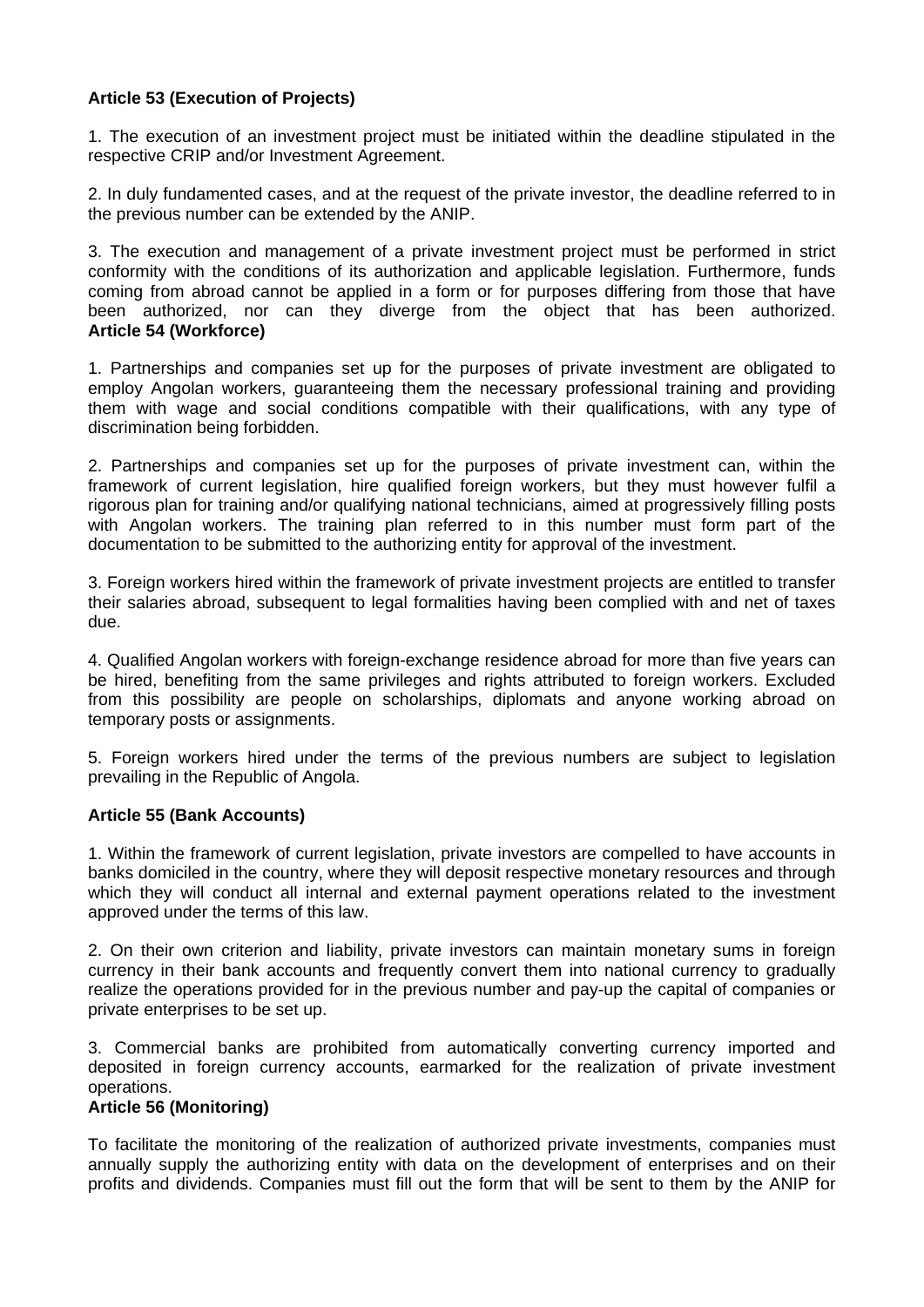that purpose, with this institution being able to call upon the authorized entities of the Ministry of Finance to guarantee compliance with this stipulation.

# **Article 57 (Company Incorporations & Changes)**

1. Should an investment project involve the incorporation of or changes in companies, these must be drawn up by public deed.

2. Consistent with this law, no public deed relating to procedures constituting foreign investment operations can be drawn up without submission of the CRIP issued by the ANIP and respective capital-importation license issued by the BNA, within the framework of this law. Failing which, any procedures connected to it will be nullified.

3. Companies set up for the realization of foreign investment, under the terms and for the purposes stipulated under this law, are obligated to provide proof that the capital stock has been fully paidup. This must be done within a period of 90 (ninety) days as of the date of the issue of the capitalimportation license by the BNA. Failing which, any procedures incorporating the company, within the framework of current legislation, will be nullified.

4. It is incumbent upon the ANIP, in coordination with the BNA, to denounce and request the annulment of any procedures incorporating companies realized in contravention to that provided for in numbers 2 and 3 of this article.

# **Article 58(Diversification of Corporate Mission)**

1. Diversifying a partnership or company mission to areas of activity not expressed in the authorization to invest, which changes the structure of the benefits and exemptions granted and of the amounts to be transferred abroad, when that is the case, is contingent on the ANIP's prior authorization.

2. Capital increases for investments forming part of projects underway must be approved by the ANIP.

3. Capital increases in companies set up for the realization of foreign investment that do not include the importation of capital must be notified to the ANIP.

# **Article 59 (Company Registration)**

1. Companies set up for the realization of investments approved within the framework of this law, as well as changes in already-existing companies, for the same purposes, are subject to company registration, within the framework of current legislation.

2. Equally subject to company registration are branches and other forms of representation of foreign companies, with such registration being contingent on submission of the license issued by the Banco Nacional de Angola and the authorizing entity's official endorsement on the documents to be registered.

# **Article 60 (Assignment of Foreign Investment Contractual Position)**

1. The total or partial assignment of a contractual or shareholding position with regard to foreign investment must be made with prior authorization from the ANIP. Moreover, national investors, should they exist, are always entitled, under identical circumstances, to exercise preference rights.

2. The preference entitlement referred to in the previous number is a legal one, and its nonobservance can be challenged by any interested party deeming that they have been discriminated against. This must be done within a period of 180 (one hundred and eighty) days as of the date of the assignment of the contractual position that is to be challenged.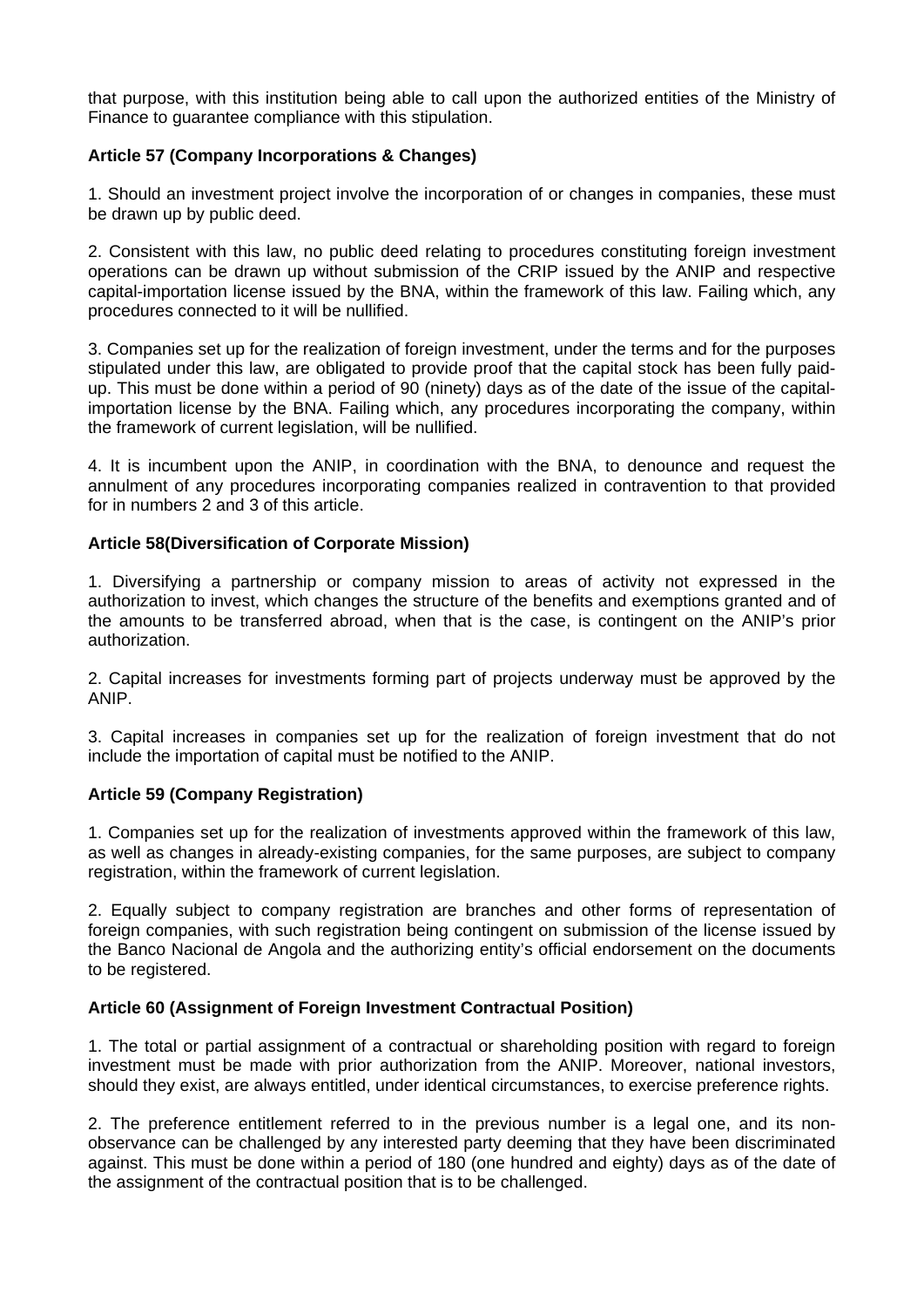# **Article 61 (Tenders & Direct Adjudications)**

In the event that private investment projects are preceded by public tenders or direct adjudications, the procedures laid down in this law are applied, with any adaptations considered necessary or convenient.

# **Article 62 (Dissolution & Liquidation)**

1. Partnerships and companies set up for investments, conducted within the framework of this law, are dissolved in the cases provided for in the respective agreement or incorporation procedures and, in addition, in light of:

a) Elapse of the deadline set in the investment agreement;

b) Resolution passed by shareholders, provided that obligations arising out of the CRIP and/or of the application of the investment agreement have been complied with;

c) Full realization of the corporate mission or its impossible fulfilment in the interim, with proof provided by the ANIP;

d) Non-realization of the capital needed for the enterprise to operate within the deadline set in the authorization, provided that obligations arising out of the CRIP and/or private investment agreement have been complied with;

e) Corporate mission proving to be illicit in the interim;

f) Bankruptcy of company;

g) Manifest divergence in realization of an enterprise's corporate mission;

h) In all other cases provided for in current legislation.

2. The proposal for dissolution in the cases provided for in paragraphs a), d), e) and g) can emanate from the ANIP.

3. The dissolution and liquidation of partnerships or companies set up for the purposes of foreign investment are subject to current commercial legislation.

# **PART VII - Violations & Sanctions**

# **Article 63 (Violations)**

1. Without prejudice to that enshrined in other legal diplomas, the fraudulent or culpable noncompliance with the legal obligations to which the private investor is subject under the terms of this and other legislation on private investment, constitutes an infringement.

2. Constituting infringements are, namely:

a) Use of funds coming from abroad for purposes other than those for which they have been authorized;

b) Practice of commercial procedures outside the scope of the authorized project;

c) Practice of invoicing facilitating the exit of capital or evasion of obligations to which a company or partnership is subject, namely those of a taxation nature;

d) Non-execution of training procedures or the non-replacement of foreign workers by national ones under the conditions and to the deadlines provided for in the investment proposal;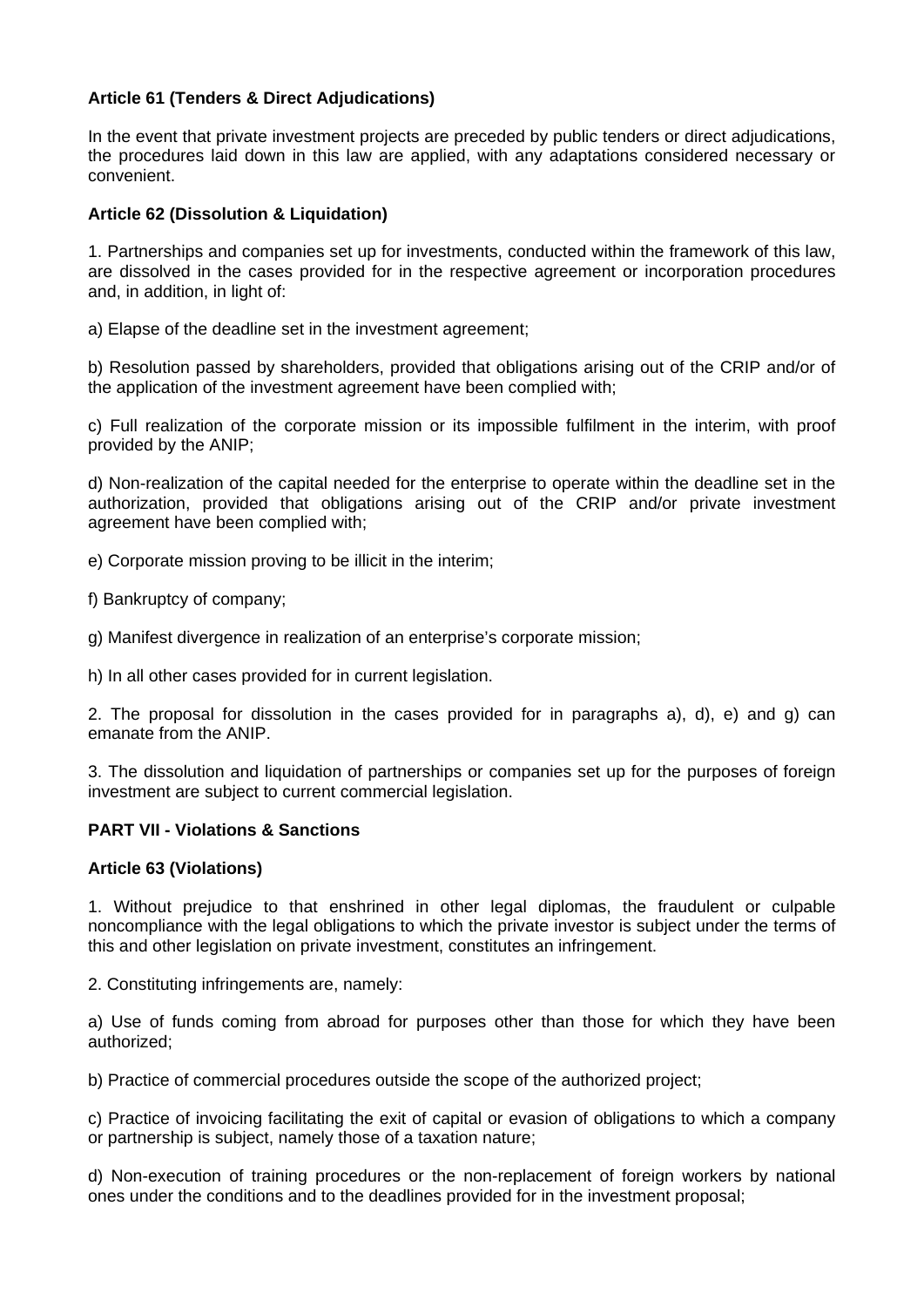e) Failure to produce the annual information mentioned in article 56 of this law.

# **Article 64 (Sanctions)**

1. Without prejudice to other sanctions specifically provided for in law, the infringements mentioned in the previous article are liable to the following sanctions:

a) Fines, varying between the equivalent of one thousand and one hundred thousand US dollars, with the minimum and the maximum triply increased in the case of repeated violations;

b) Loss of exemptions, tax incentives and other benefits granted;

c) Cancelling of investment authorization.

2. The non-execution of projects within the deadlines set in authorizations or prorogations is liable to the sanction provided for in paragraph c) of the previous number.

# **Article 65 (Application of Sanctions)**

1. The sanction provided for in paragraph a) of the previous article is applied by the ANIP and that provided for in paragraph c) by the entity that approved the investment, under the terms of this law.

2. The sanction provided for in paragraph b) of the previous article is applied within the framework of specific legislation governing the matter.

Article 66

(Sanction Procedures & Appeals)

1. Before the application of any sanctionary measure is conducted, it is mandatory that the private investor be given a hearing.

2. When determining the sanction to be applied, all circumstances involving the perpetration of the violation must be taken into consideration, together with the degree of culpability, the benefits sought and obtained, in perpetrating such a violation and its damaging consequences.

3. Private investors can lodge a complaint or appeal against a sanctionary decision, within the framework of current legislation.

# **PART VIII - Final & Transitory Stipulations**

#### **Article 67 (Previous Investment Projects)**

1. This law and its regulation does not apply to investments authorized prior to its enactment, since these, up until their respective term, continue be governed by the stipulations of specific legislation and the terms or agreements through which their authorization has been granted.

2. Nonetheless, private investors may apply to the ANIP to submit their already-approved projects under the regulations established by this law, with the authorizing entity deciding on such approval, in accordance with their value and/or characteristics, under the terms of this law.

3. Investment projects pending up until the enactment of this law will be studied and decisions taken with regard to them under the terms of this same law, with any necessary adaptations being made in relation to legal procedures already fulfilled.

# **Article 68 (Repeal of Legislation)**